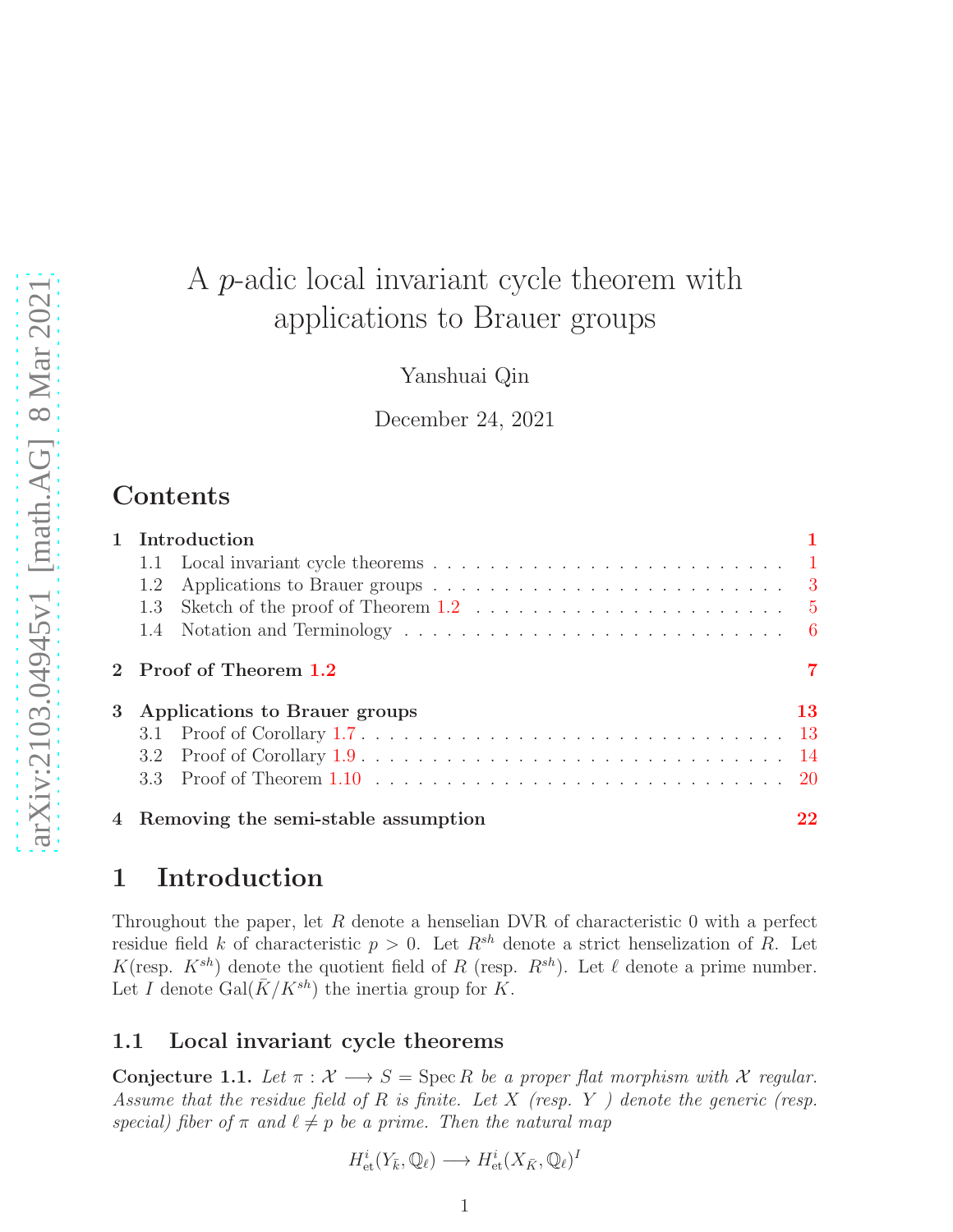*is surjective for all*  $i \geq 0$ *.* 

The conjecture is called *the local invariant cycle conjecture* in mixed characteristic and is known for  $i \leq 2$  as a result of the weight monodromy conjecture which is proved for  $\dim X \leq 2$ (cf. [\[RZ\]](#page-26-0) and [FIMo, §10]). By the proper base change theorem,  $H^i_{\text{et}}(Y_{\bar{k}}, \mathbb{Q}_\ell)$ can be identified with  $H^i_{\text{\rm et}}(\mathcal{X}_{R^{sh}},\mathbb{Q}_\ell)$ , the conjecture is equivalent to the surjectivity of

$$
H^i_{\text{et}}(\mathcal{X}_{R^{sh}}, \mathbb{Q}_\ell) \longrightarrow H^i_{\text{et}}(X_{\bar{K}}, \mathbb{Q}_\ell)^I.
$$

The aim of this paper is to prove a *p*-adic analogue of the above conjecture for  $i = 2$  and give some applications to Brauer groups.

<span id="page-1-0"></span>**Theorem 1.2.** Let  $\pi : \mathcal{X} \longrightarrow S = \text{Spec } R$  be a proper flat morphism with X regular. *Assume that the residue field of* R *is finite. Let* X *denote the generic fiber of* π*. Define:*

$$
H^2_{\text{fppf}}(\mathcal{X}_{R^{sh}},\mathbb{Q}_p(1)) := \varprojlim_n H^2_{\text{fppf}}(\mathcal{X}_{R^{sh}},\mu_{p^n}) \otimes_{\mathbb{Z}_p} \mathbb{Q}_p,
$$

*then the natural map*

$$
H^2_{\text{fppf}}(\mathcal{X}_{R^{sh}}, \mathbb{Q}_p(1)) \longrightarrow H^2_{\text{et}}(X_{\bar{K}}, \mathbb{Q}_p(1))^I
$$

*is surjective.*

*Remark* 1.3. In the case that  $\pi$  is a strictly semi-stable morphism, assuming the conjecture of purity of the weight filtration( cf.  $\left[ \text{I} \right]$  Conj. 2.6.5), by the same method, one can show that the claim holds for any  $i \geq 0$ .

In the case that  $\pi$  is smooth and proper, by the same argument as in the proof of Theorem [1.2,](#page-1-0) one can prove the following result:

**Theorem 1.4.** Let  $\pi : \mathcal{X} \longrightarrow S = \text{Spec } R$  be a smooth and proper morphism. Assume *that the residue field of* R *is finite. Let* X *denote the generic fiber of* π*. Define:*

$$
H_L^i(\mathcal{X}_{R^{sh}},\mathbb{Q}_p(m)) := \varprojlim_n \mathbb{H}^2_{\text{et}}(\mathcal{X}_{R^{sh}},\mathbb{Z}(m)_{\text{et}} \otimes^{\mathbb{L}} \mathbb{Z}/p^n) \otimes_{\mathbb{Z}_p} \mathbb{Q}_p,
$$

*where*  $\mathbb{Z}(m)_{\text{et}}$  *denotes Bloch's cycle complex for the etale topology on*  $\mathcal{X}_{R^{sh}}$ *. Then there is a surjective natural map*

$$
H^i_L(\mathcal{X}_{R^{sh}}, \mathbb{Q}_p(m)) \longrightarrow H^i_{\text{et}}(X_{\bar{K}}, \mathbb{Q}_p(m))^I.
$$

When  $m = 0$ , it was shown in [\[FoMe,](#page-24-1) I. (4.1)] that the natural map  $H^i_{\text{et}}(\mathcal{X}_{R^{sh}}, \mathbb{Q}_p) \to$  $H^i_{\text{et}}(X_{\bar{K}}, \mathbb{Q}_p)^I$  is an isomorphism as a consequence of Fontaine's  $C_{crys}$ -comparison isomorphism in p-adic Hodge theory proven by Fontaine and Messing [\[FoMe\]](#page-24-1) and Faltings [\[Fal\]](#page-24-2).

In the case that  $\pi$  is a semi-stable morphism, Sato [\[Sat2,](#page-26-1) §1.3] defined a p-adic etale Tate twist  $\mathfrak{T}_n(m) \in D^b(\mathcal{X}_{\text{\rm et}}, \mathbb{Z}/p^n\mathbb{Z})$  and conjectured that  $\mathfrak{T}_n(m)$  is naturally isomorphic to  $\mathbb{Z}(m)_{\text{et}} \otimes^{\mathbb{L}} \mathbb{Z}/p^n$ , which was proved by Geisser when  $\pi$  is smooth and by Sato [\[Sat2,](#page-26-1)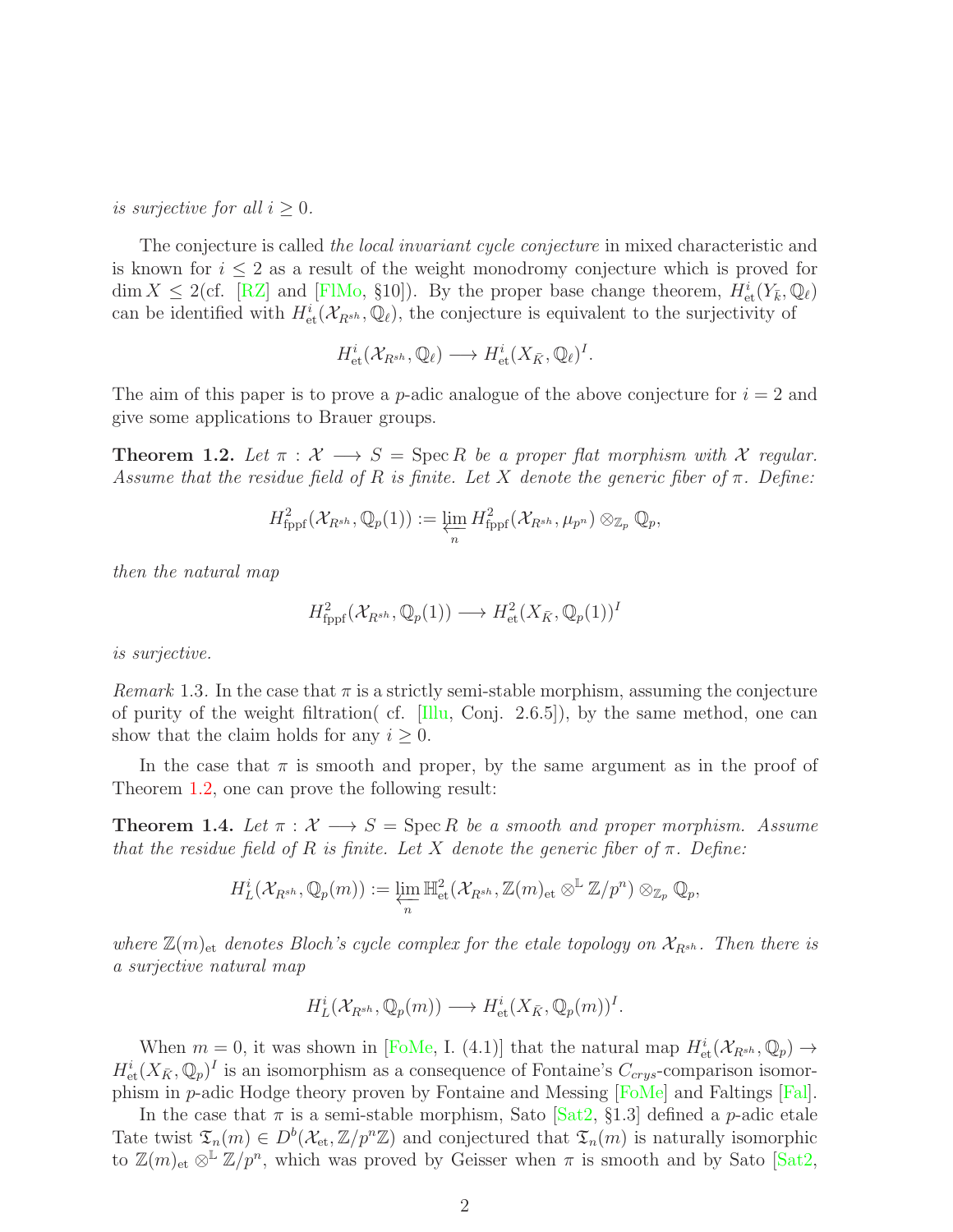Prop. 4.5.1] when  $m \leq 1$ . Assuming that the inverse system of  $H^{i}(Y_{\bar{k}}, \nu_{Y,n}^m), n \geq 1$  satisfies the Mittag-Leffler condition (it is known to hold when Y is smooth and proper or  $m = 0$ ), where  $\nu_{Y,n}^m$  is the logarithmic Hodge–Witt sheaves defined by Sato in [\[Sat1\]](#page-26-2), which agrees with the logarithmic de Rham-Witt sheaves  $W_n \Omega_{Y,\log}^m$  when Y is smooth, one can prove that the following natural map is surjective under the assumption of the conjecture of purity of the weight filtration( cf. [\[Illu,](#page-25-0) Conj. 2.6.5])

$$
\varprojlim_n \mathbb{H}^i_{\text{\rm et}}(\mathcal{X}_{R^{sh}},\mathfrak{T}_n(m)) \otimes_{\mathbb{Z}_p} \mathbb{Q}_p \longrightarrow H^i_{\text{\rm et}}(X_{\bar K},\mathbb{Q}_p(m))^I.
$$

This leads to the following conjecture :

Conjecture 1.5. Let  $\pi : \mathcal{X} \longrightarrow S = \text{Spec } R$  be a proper flat morphism with X regular. *Assume that the residue field of* R *is finite. Let* X *denote the generic fiber of* π*, then there is a surjective natural map*

$$
H^i_L(\mathcal{X}_{R^{sh}}, \mathbb{Q}_\ell(m)) \longrightarrow H^i_{\text{et}}(X_{\bar{K}}, \mathbb{Q}_\ell(m))^I.
$$

*Remark* 1.6. In the case that  $\ell$  is invertible in R,  $\mathbb{Z}(m)_{\text{et}} \otimes^{\mathbb{L}} \mathbb{Z}/\ell^n$  is conjectured to be isomorphic to the etale sheaf  $\mu_n^m$  (cf. [\[Lev,](#page-25-1) Thm. 12.5]), assuming this, then the conjecture is exactly same as the local invariant cycle conjecture that we stated at the beginning.

### <span id="page-2-0"></span>1.2 Applications to Brauer groups

For any noetherian scheme X, the *cohomological Brauer group*

$$
Br(X) := H^2(X, \mathbb{G}_m)_{\text{tor}}
$$

is defined to be the torsion part of the etale cohomology group  $H^2(X, \mathbb{G}_m)$ .

<span id="page-2-1"></span>Corollary 1.7. Let  $\pi : \mathcal{X} \longrightarrow S = \text{Spec } R$  be a proper flat morphism with X regular. *Assuming that the residue field of* R *is finite, then the natural map*

$$
Br(\mathcal{X}_{R^{sh}})[p^{\infty}] \longrightarrow Br(X_{\bar{K}})^{I}[p^{\infty}]
$$

*has a kernel of finite exponent and a finite cokernel.*

*Remark*1.8. In the case that  $\mathcal X$  is of dimension 2, a theorem of Artin ( $\vert$ Gro3, Thm. 3.1) implies that  $Br(\mathcal{X}_{\mathbb{R}^{sh}}) = 0$  and it is well-known that  $Br(X_{\bar{K}}) = 0$ . Thus, the claim is trivial in this case. For higher relative dimensions, we will use a pull-back trick ( Lefschetz hyperplane arguments) developed by Colliot-Thélène and Skorobogatov(cf. [\[CTSk\]](#page-24-3) or [\[Yua\]](#page-26-3) ) to show that the map has a kernel of finite exponent (which can be bounded) by reducing it to the case of relative dimension 1. The finiteness of the cokernel follows directly from Theorem [1.2.](#page-1-0) Unfortunately, this method cannot give a bound of the size of the cokernel. This result can be viewed as a weak generalization of Artin's theorem. In our forthcoming work, we will use this result to prove a relation between Brauer groups and Tate-Shafarevich groups for fibrations of arbitrary relative dimensions, generalizing a theorem of Artin and Grothendieck for fibered surfaces (cf.  $|G_{\rm ro}3, \t84|$  or  $|Q_{\rm in}1|$ ).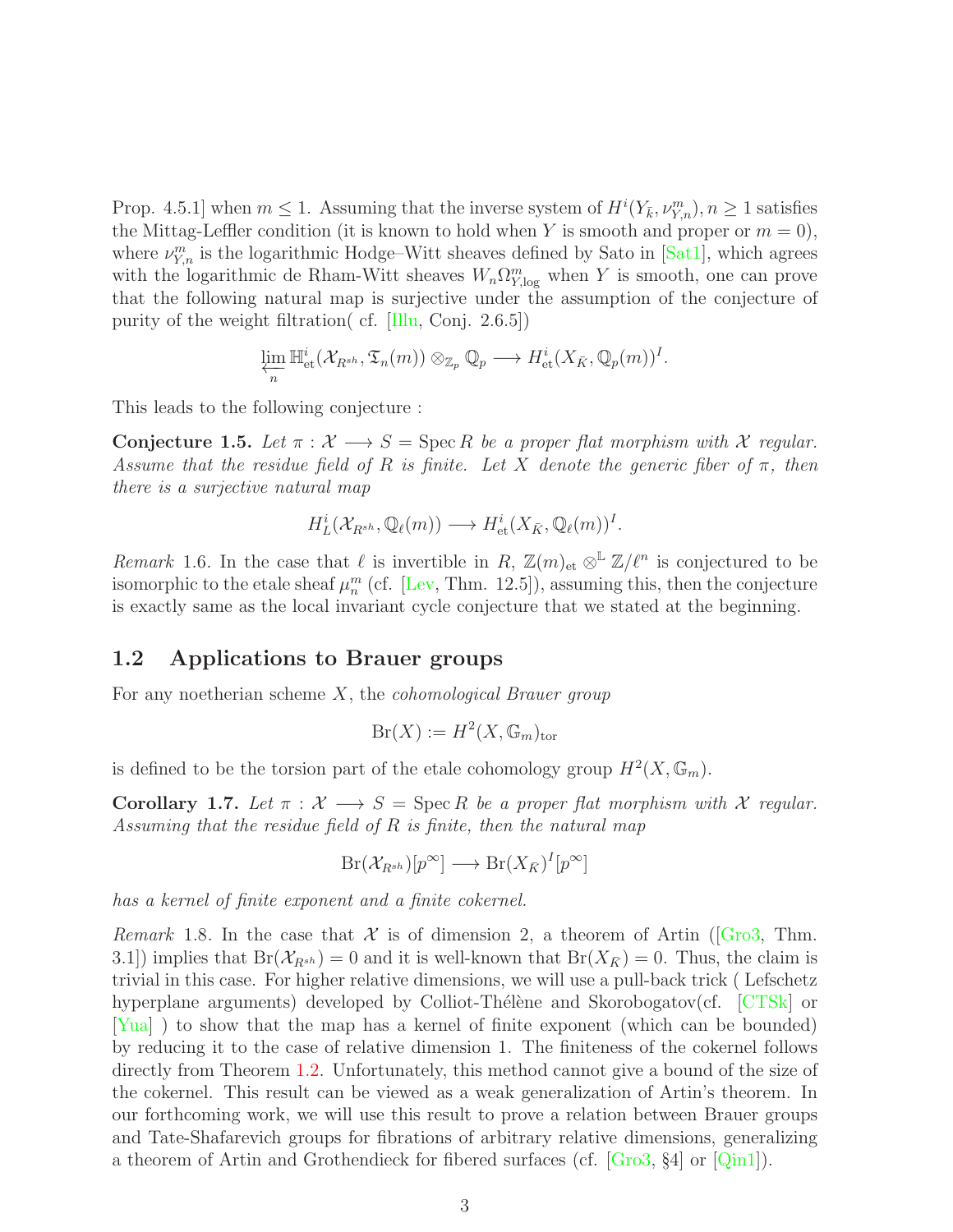<span id="page-3-0"></span>Corollary 1.9. Let  $\pi : \mathcal{X} \longrightarrow S = \text{Spec } R$  be a proper flat morphism with X regular. *Assuming that the residue field of* R *is finite, then the natural map*

$$
Br(\mathcal{X}) \longrightarrow Br(X_{\bar{K}})^{G_K}
$$

*has a finite kernel and a finite cokernel.*

Let X be a proper smooth geometrically connected variety over a  $p$ -adic local field  $K$ . Let  $\text{CH}_0(X)$  be the Chow group of 0-cycles on X modulo rational equivalence. Manin [\[Man\]](#page-25-4) defined a natural pairing

$$
CH_0(X) \times Br(X) \longrightarrow Br(K) \cong \mathbb{Q}/\mathbb{Z}.
$$

Let  $A_0(X) \subset \text{CH}_0(X)$  be the subgroup consisting of cycles of degree 0. Then there is a homomorphism

$$
\phi_X : A_0(X) \longrightarrow \text{Alb}_X(K)
$$

induced by the Albanese map  $X \longrightarrow \text{Alb}_X$ , where  $\text{Alb}_X$  denotes the Albanese variety of X and  $\text{Alb}_X(K)$  denotes the group of K-rational points on  $\text{Alb}_X$ . Colliot-Thélène [\[CT\]](#page-24-4) conjectured that the kernel of  $\phi_X$  is the direct sum of finite group and a divisible group. Manin's pairing induces a natural map

$$
A_0(X) \longrightarrow \text{Hom}(\text{Br}(X)/\text{Br}(K), \mathbb{Q}/\mathbb{Z})
$$

which was shown to be an isomorphism when  $\dim(X) = 1$  by Lichtenbaum[\[Lic\]](#page-25-5). Assuming that X has a regular model X which is proper flat of finite type over the integer ring R of  $K$ , the natural map above induces a homomorphism

$$
A_0(X) \longrightarrow \text{Hom}(\text{Br}(X)/\text{Br}(K) + \text{Br}(\mathcal{X}), \mathbb{Q}/\mathbb{Z})
$$

which was shown to be surjective by Saito and Sato [\[SS1,](#page-26-4) Thm. 1.1.3]. The Hochschild–Serre spectral sequence

$$
E_2^{p,q} = H^p(G_K, H^q(X_{\bar{K}}, \mathbb{G}_m)) \Rightarrow H^{p+q}(X, \mathbb{G}_m)
$$

gives a long exact sequence

$$
Br(K) \longrightarrow \text{Ker}(\text{Br}(X) \longrightarrow \text{Br}(X_{\bar{K}})^{G_K}) \longrightarrow H^1(K, \text{Pic}(X_{\bar{K}})) \longrightarrow H^3(K, \mathbb{G}_m).
$$

By [\[Mil2,](#page-25-6) Chap. II, Prop. 1.5],  $H^3(K, \mathbb{G}_m) = 0$ , thus it induces a natural map

$$
H^1(K, \text{Pic}^0_{X/K}) \longrightarrow \text{Br}(X)/\text{Br}(K).
$$

By taking dual and composing with the natural isomorphism  $\text{Hom}(H^1(K, \text{Pic}^0_{X/K}), \mathbb{Q}/\mathbb{Z}) \cong$  $\text{Alb}_X(K)$  induced by the local Tate duality  $[Mil2, Chap. I, Cor. 3.4]$ , we get a natural homomorphism

$$
\psi_X : \text{Hom}(\text{Br}(X)/\text{Br}(K) + \text{Br}(\mathcal{X}), \mathbb{Q}/\mathbb{Z}) \longrightarrow \text{Alb}_X(K).
$$

As a result of Corollary [1.9,](#page-3-0) we will show that  $\psi_X$  has a finite kernel and a finite cokernel. More precisely, we will prove the following result: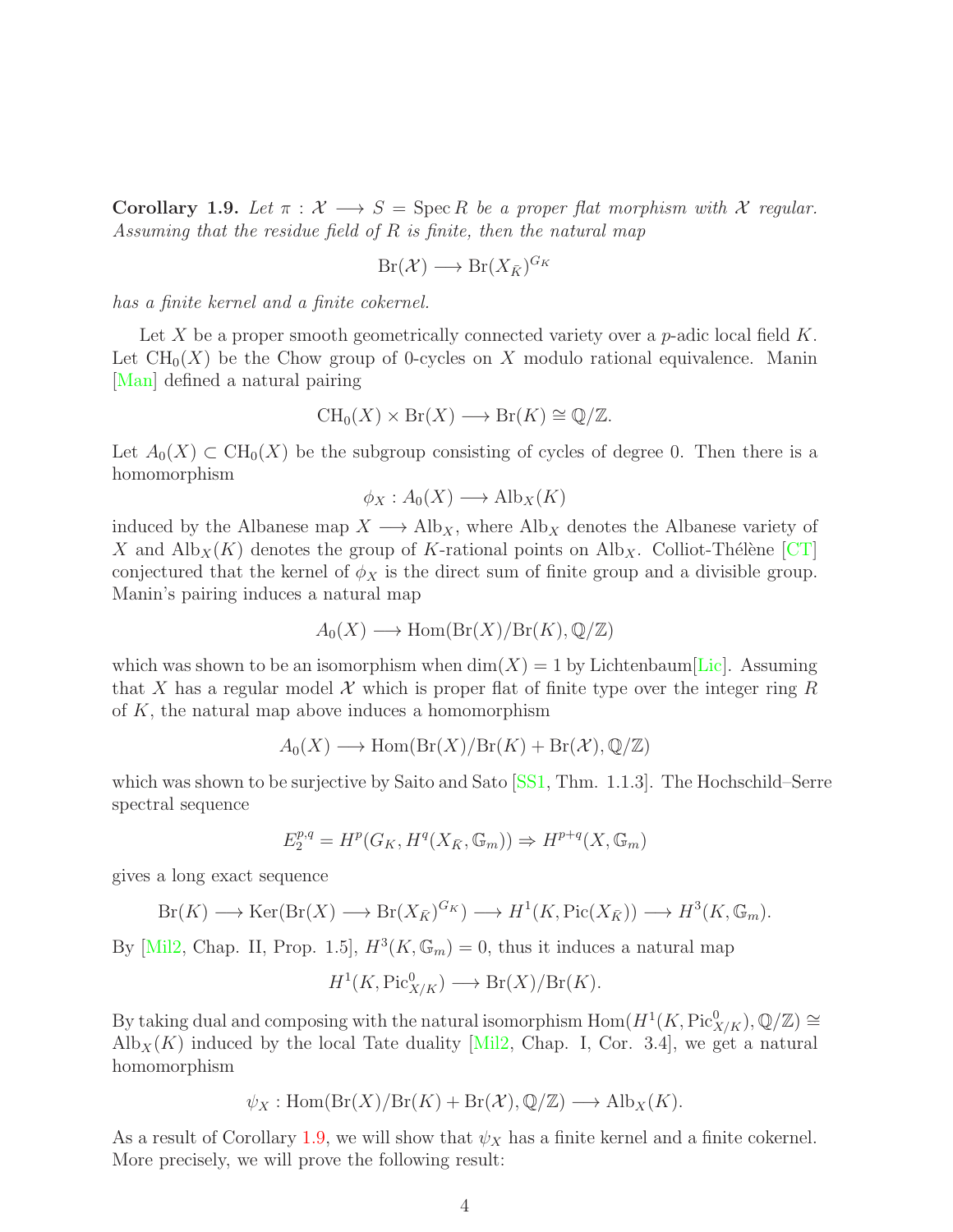<span id="page-4-1"></span>Theorem 1.10. *There is a commutative diagram*



and  $\psi_X$  has a finite kernel and a finite cokernel. Let f (resp. g) denote the natural  $map\; \text{Br}(\mathcal{X}) \to \text{Br}(X_{\bar{K}})^{G_K}$  (resp.  $\text{Br}(X) \to \text{Br}(X_{\bar{K}})^{G_K}$ ) and F denote the cokernel of  $Pic(X_{\bar K})^{G_K} \to \text{NS}(X_{\bar K})^{G_K}$ . Then there is a long exact sequence of finite groups

$$
0 \longrightarrow F \longrightarrow \operatorname{Coker}(\psi_X)^{\vee} \longrightarrow \operatorname{Ker}(f)/\operatorname{Br}(\mathcal{X}) \cap \operatorname{Br}(K) \longrightarrow H^1(K, \operatorname{NS}(X_{\bar{K}}))
$$

$$
\longrightarrow \operatorname{Ker}(\psi_X)^{\vee} \longrightarrow \operatorname{Coker}(f) \longrightarrow \operatorname{Coker}(g) \longrightarrow 0.
$$

<span id="page-4-2"></span>*Remark* 1.11*.* The horizontal map in the diagram was proved to be surjective by Saito and Sato [\[SS1\]](#page-26-4). So  $Coker(\psi_X) = Coker(\phi_X)$ . Kai [\[Kai\]](#page-25-7) proved the commutativity of the diagram and showed  $F \cong \text{Coker}(\psi_X)^\vee$  for some X satisfying certain conditions. It was shown by Saito and Sato [\[SS2,](#page-26-5) Cor. 0.4] that  $A_0(X)$  is  $\ell$ -divisible for almost all primes  $\ell$ . It follows that  $\text{Hom}(\text{Br}(X)/\text{Br}(K) + \text{Br}(\mathcal{X}), \mathbb{Q}/\mathbb{Z})$  is  $\ell$ -divisible for almost all  $\ell$ , thus the pro  $\ell$ -part of Hom $(\text{Br}(X)/\text{Br}(K) + \text{Br}(\mathcal{X}), \mathbb{Q}/\mathbb{Z})$  is actually trivial for almost all  $\ell$ . By  $\left[CTSa, Cor. 2.6\right]$  or  $\left[SS2, Thm. 0.3\right]$ , the prime to p-part of it is finite. By the same argument, a conjecture of Colliot-Thélène [\[CT\]](#page-24-4) i.e.  $\text{Ker}(\phi_X)$  is the direct sum of a finite group and a divisible group can imply the finiteness of  $\text{Ker}(\psi_X)$ .

### <span id="page-4-0"></span>1.3 Sketch of the proof of Theorem [1.2](#page-1-0)

The idea of proving Theorem [1.2](#page-1-0) is to use the semi-stable  $p$ -adic Hodge comparsion theorem, syntomic cohomology for  $\mathcal X$  and weight arguments in Deligne's proof of the local invariant cycle theorem in equal characteristic (cf. [\[Del2,](#page-24-6) Thm. 3.6.1]).

K. Sato defined a p-adic etale Tate twist  $\mathfrak{T}_n(1) \in D^b(\mathcal{X}_{et}, \mathbb{Z}/p^n\mathbb{Z})$  in [\[Sat2,](#page-26-1) §1.3], which is naturally isomorphic to  $\mathbb{G}_m \otimes^{\mathbb{L}} \mathbb{Z}/p^n \mathbb{Z}[-1]$ . Thus, there is a canonical isomorphism

$$
H^2_{\text{fppf}}(\mathcal{X}_{R^{sh}}, \mu_{p^n}) \cong H^2_{\text{et}}(\mathcal{X}_{R^{sh}}, \mathfrak{T}_n(1)).
$$

The p-adic etale twist  $\mathfrak{T}_n(1)$  is related to the truncated nearby cycle by the following distinguished triangle

$$
i_*\nu^0_{Y,n}[-2]\longrightarrow \mathfrak{T}_n(1)\longrightarrow \tau_{\leq 1}Rj_*\mathbb{Z}/p^n(1)\longrightarrow i_*\nu^0_{Y,n}[-1],
$$

where  $i: Y_{\bar{k}} \longrightarrow \mathcal{X}_{R^{sh}}$  is the special fiber and  $\nu_{Y,n}^0$  is roughly equal to the constant etale sheaf  $\mathbb{Z}/p^n\mathbb{Z}$  on  $Y_{\bar{k}}$  (equal to  $\mathbb{Z}/p^n\mathbb{Z}$  if Y is smooth). Taking cohomology, we get an exact sequence

$$
\varprojlim_{n} H^{2}_{\text{et}}(\mathcal{X}_{R^{sh}}, \mathfrak{T}_{n}(1)) \otimes_{\mathbb{Z}} \mathbb{Q} \to \varprojlim_{n} H^{2}_{\text{et}}(\mathcal{X}_{R^{sh}}, \tau_{\leq 1} Rj_{*}\mathbb{Z}/p^{n}(1)) \otimes_{\mathbb{Z}} \mathbb{Q} \to \varprojlim_{n} H^{1}_{\text{et}}(Y_{\bar{k}}, \nu_{Y,n}^{0}) \otimes_{\mathbb{Z}} \mathbb{Q},
$$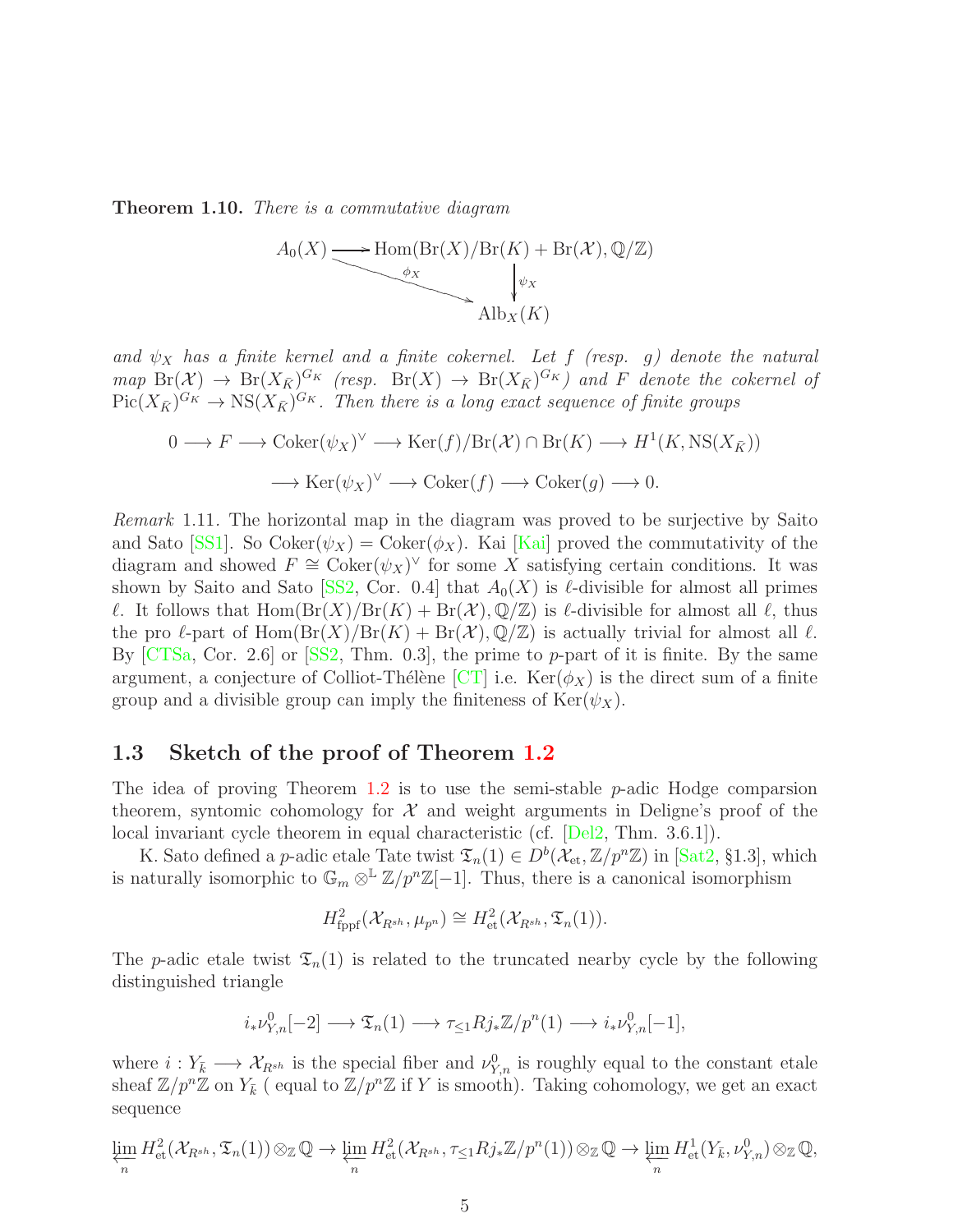where the third term is roughly equal to  $H^1_{\text{\rm et}}(Y_{\bar k}, \mathbb{Q}_p)$  which is of weight  $\geq 1$ . By using the semi-stable p-adic Hodge comparsion theorem, we can show that

$$
H^2_{\text{et}}(X_{\bar{K}},\mathbb{Q}_p(1))^I
$$

is of weight  $\leq 0$ . So the question is reduced to show that the natural map

$$
\varprojlim_{n} H^{2}_{\mathrm{et}}(\mathcal{X}_{R^{sh}}, \tau_{\leq 1} R j_{*} \mathbb{Z}/p^{n}(1)) \otimes_{\mathbb{Z}} \mathbb{Q} \longrightarrow H^{2}_{\mathrm{et}}(X_{\bar{K}}, \mathbb{Q}_{p}(1))^{I}
$$

is surjective. By a result of Kato and others, there is a canonical isomorphism

$$
\mathscr{S}_n(1)_{\mathcal{X}} \cong \tau_{\leq 1} i^* R j_* \mathbb{Z}/p^n(1),
$$

where  $\mathscr{S}_n(1)_{\mathcal{X}}$  is the (log) syntomic sheaf modulo  $p^n$  on  $Y_{\text{et}}$ . Thus, the question is reduced to show that the natural map

$$
H^2_{\text{syn}}(\mathcal{X}_{R^{sh}}, \mathbb{Q}_p(1)) \longrightarrow H^2_{\text{et}}(X_{\bar{K}}, \mathbb{Q}_p(1))^I
$$

is surjective. This follows from the degeneracy of a syntomic descent spectral sequence(cf.  $[NN,$ Thm.  $A(5)$  and  $[DN]$ ).

### <span id="page-5-0"></span>1.4 Notation and Terminology

#### Fields

For any field k, denote by  $k^s$  the separable closure. Denote by  $G_k = \text{Gal}(k^s/k)$  the absolute Galois group of k.

#### Henselization

Let R be a noetherian local ring, denote by  $R^h$  (resp.  $R^{sh}$ ) the henselization (resp. strict henselization) of R at the maximal ideal. If R is a domain, denote by  $K^h$  (resp.  $K^{sh}$ ) the fraction field of  $R^h$  (resp.  $R^{sh}$ ).

#### Varieties

By a *variety* over a field k, we mean a scheme which is separated and of finite type over k. For a smooth proper geometrically connected variety X over a field k, we use  $Pic^0_{X/k}$ to denote the identity component of the Picard scheme  $Pic_{X/k}$ .

#### **Cohomology**

The default sheaves and cohomology over schemes are with respect to the small étale site. So  $H^i$  is the abbreviation of  $H^i_{\text{\rm et}}$ .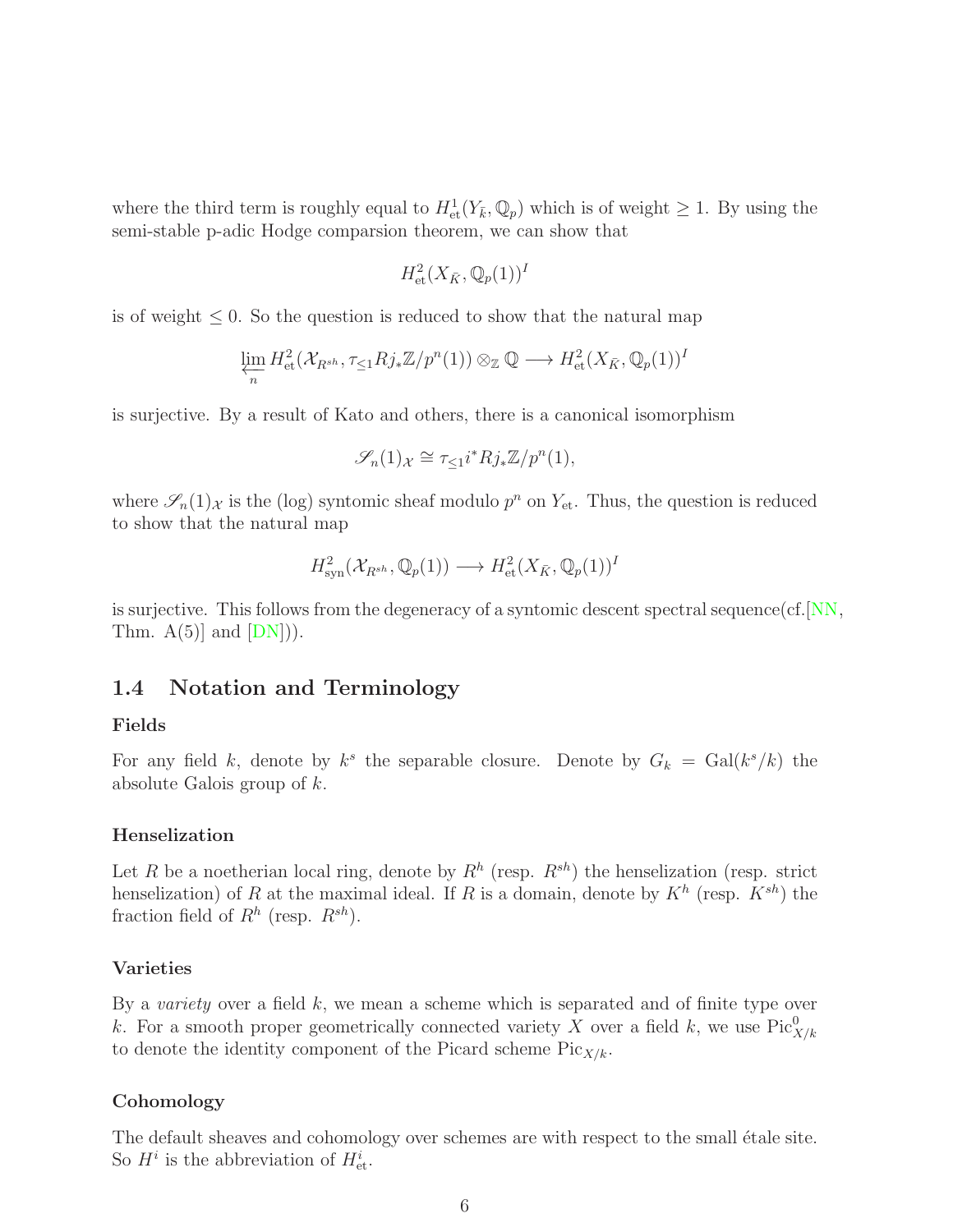#### Brauer groups

For any noetherian scheme X, denote the *cohomological Brauer group*

$$
Br(X) := H^2(X, \mathbb{G}_m)_{\text{tor}}.
$$

#### Abelian group

For any abelian group M, integer m and prime  $\ell$ , we set

$$
M[m] = \{x \in M | mx = 0\}, \quad M_{\text{tor}} = \bigcup_{m \ge 1} M[m], \quad M[\ell^{\infty}] = \bigcup_{n \ge 1} M[\ell^n],
$$

$$
T_{\ell}M = \text{Hom}_{\mathbb{Z}}(\mathbb{Q}_{\ell}/\mathbb{Z}_{\ell}, M) = \lim_{\substack{n \to \ell \\ n}} M[\ell^n], \quad V_{\ell}M = T_{\ell}(M) \otimes_{\mathbb{Z}_{\ell}} \mathbb{Q}_{\ell}.
$$

#### Acknowledgements:

I would like to thank Ruochuan Liu, Wieslawa Niziol and Xinyi Yuan for important communications.

# <span id="page-6-0"></span>2 Proof of Theorem [1.2](#page-1-0)

We will prove Theorem [1.2](#page-1-0) under the assumption that  $\pi$  is a semi-stable projective morphism. The general case can be reduced to this case by de Jong's alteration theorem [\[deJ,](#page-24-8) Cor. 5.1]( cf. Theorem [4.3\)](#page-23-0).

**Definition 2.1.** Let  $\pi : \mathcal{X} \longrightarrow S = \text{Spec } R$  be a flat separated morphism of finite type. *Assume that*  $X$  *is regular and irreducible. Let* Y *be the special fiber of*  $\pi$ *. Let*  $Y_i, i \in I$  *be the irreducible components of* Y. Put  $Y_J = \bigcap_{j \in J} Y_j$  *(scheme-theoretic intersection) for a non empty subset* J *of* I*. We say* X *is* strictly semi-stable *over* S *if the following property hold:*

- *a)* the generic fiber X of  $\pi$  is smooth over  $K = \text{Frac}(R)$ ,
- *b)* Y *is a reduced scheme,*
- *c)* for each nonempty  $J \subseteq I$ ,  $Y_J$  is smooth over k and has codimension  $\#J$  in  $\mathcal{X}$ .

*We say* X *is* semi-stable *over* S *(or with* semi-stable reduction*) if the situation etale locally looks as described above.*

<span id="page-6-1"></span>**Proposition 2.2.** *Let*  $\pi : \mathcal{X} \longrightarrow S = \text{Spec } R$  *be a semi-stable flat projective morphsim, where* R *is a henselian DVR of characteristic* 0 *with a perfect residue field* k *of characteristic*  $p > 0$ *. Let*  $i : Y \longrightarrow X$  *be the special fiber and*  $j : U = X_K \longrightarrow X$  *be the generic fiber. Then the natural map*

$$
\tau_{\leq 1} R j_* \mathbb{Z}/p^n(1) \longrightarrow R j_* \mathbb{Z}/p^n(1)
$$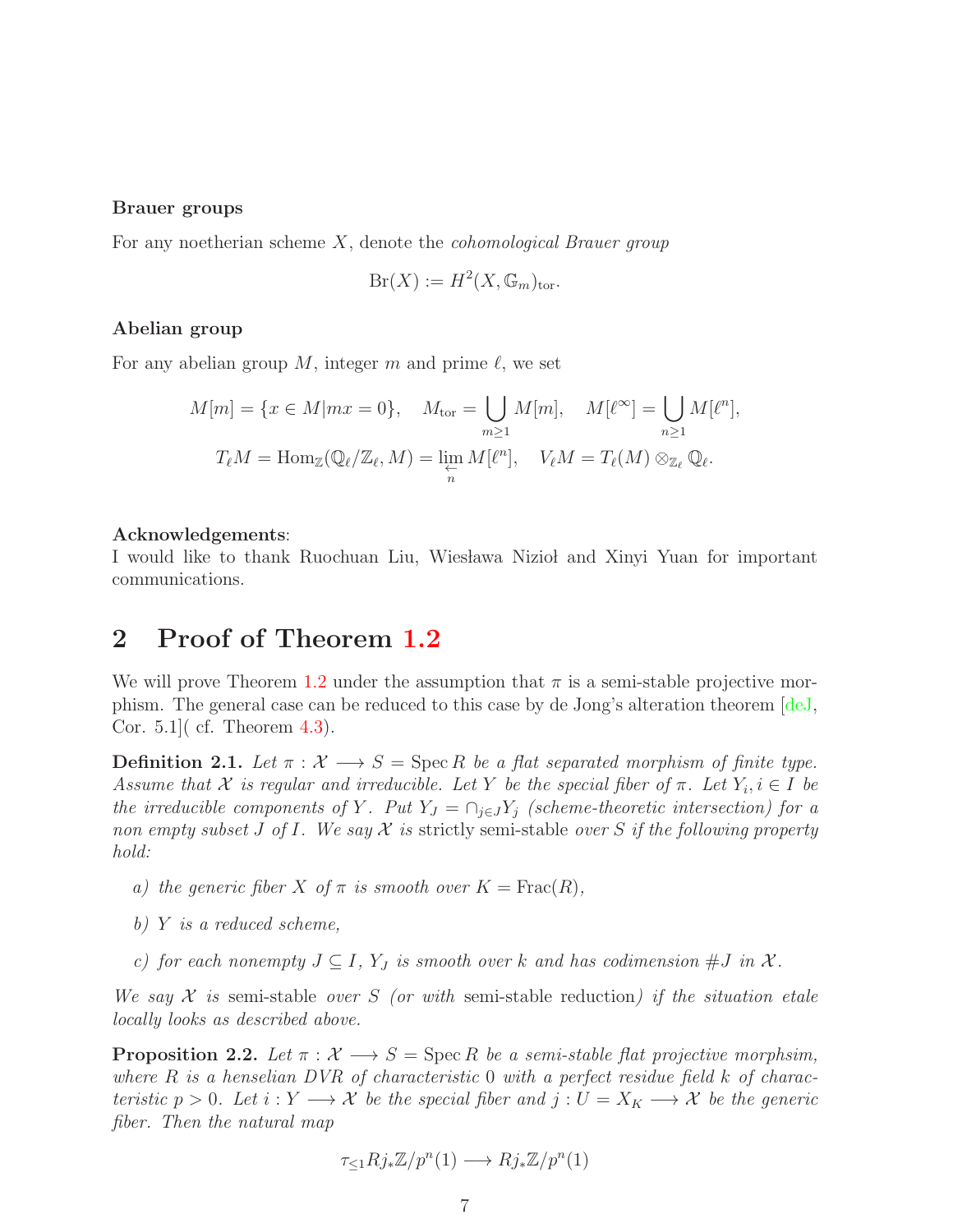*induces a surjection:*

$$
\varprojlim_{n} H^{2}_{\mathrm{et}}(\mathcal{X}, \tau_{\leq 1} R j_{*} \mathbb{Z}/p^{n}(1)) \otimes_{\mathbb{Z}} \mathbb{Q} \longrightarrow H^{2}_{\mathrm{et}}(X_{\bar{K}}, \mathbb{Q}_{p}(1))^{G_{K}}.
$$

To prove the above statement, we need the following two lemmas:

<span id="page-7-0"></span>**Lemma 2.3.** *([\[CN,](#page-24-9) Cor. 5.2(ii) and Thm. 5.4]) Notation as above, assume that*  $R$  *is complete. Equips* X with the log-structure defined by the special fiber. Let  $\mathscr{S}_n(r)_\mathcal{X}$  be the (log) syntomic sheaf modulo  $p^n$  on  $Y_{et}$ , there exist period morphisms

$$
\alpha_{r,n}^{FM} : \mathscr{S}_n(r)_{\mathcal{X}} \longrightarrow i^* R j_* \mathbb{Z}/p^n(r)_{X_K}
$$

*from logarithmic syntomic cohomology to logarithmic p-adic nearby cycles. Here we set*  $\mathbb{Z}/p^n(r) := \frac{1}{p^{a(r)}} \mathbb{Z}_p(r) \otimes_{\mathbb{Z}} \mathbb{Z}/p^n$  where  $a(r) = [r/(p-1)].$  Then we have

*(i)* for  $i \geq r+1$ ,  $\mathcal{H}^i(\mathcal{S}_n(r))$  *is annihilated by*  $p^{N(r)}$ *.* 

*(ii)* for  $0 \le i \le r$ , the kernel and cokernel of the period map

$$
\alpha_{r,n}^{FM} : \mathscr{H}^i(\mathscr{S}_n(r)_\mathcal{X}) \longrightarrow i^*R^ij_*\mathbb{Z}/p^n(r)_{X_K}^r
$$

*is annihilated by*  $p^N$  *for an integer*  $N = N(K, p, r)$ *, which only depends on* K, p, r.

*Remark* 2.4. For  $0 \le r \le p-2$  and  $n \ge 1$ , it is known that

$$
\alpha_{r,n}^{FM} : \mathscr{S}_n(r)_{\mathcal{X}} \longrightarrow \tau_{\leq r} i^* R j_* \mathbb{Z}/p^n(r)_{X_K}
$$

is an isomorphism for  $\mathcal X$  a log-scheme log-smooth over a henselian discrete valuation ring R of mixed characteristic. This was proved by Kato  $[Ka1][Ka2]$  $[Ka1][Ka2]$ , Kurihara  $[Ku]$ , and Tsuji [\[Ts1\]](#page-26-6)[\[Ts2\]](#page-26-7). If  $p > 2$ , we can take  $r = 1$ , it is enough for our application. To deal with the case  $p = 2$ , we need the above general result of Colmez and Niziol.

<span id="page-7-1"></span>**Lemma 2.5.** *([\[NN,](#page-25-8) Thm. A(5)] and*  $\overline{DN}$ *) Notations as above, define*  $R\Gamma_{syn}(X,r)_n :=$  $R\Gamma(\mathcal{X}_{et},\mathscr{S}_n(r))$  and  $R\Gamma_{syn}(\mathcal{X},r) := \text{homlim}_n R\Gamma_{syn}(\mathcal{X},r)_n$ . Define  $H^i_{syn}(\mathcal{X},\mathbb{Q}_p(r)) :=$  $H^{i}(R\Gamma_{syn}(\mathcal{X}, r))\otimes\mathbb{Q}$ . Then there is a spectral sequence

$$
{}^{\text{syn}}\mathcal{E}^{i,j}_2 = H^i_{st}(G_K, H^j_{\text{et}}(X_{\bar{K}}, \mathbb{Q}_p(r))) \Rightarrow H^{i+j}_{\text{syn}}(\mathcal{X}, \mathbb{Q}_p(r)),
$$

*which is compatible with the Hochschild-Serre spectral sequence for etale cohomology*

$$
{}^{\mathrm{et}}\mathcal{E}_2^{i,j} = H^i(G_K, H^j_{\mathrm{et}}(X_{\bar{K}}, \mathbb{Q}_p(r))) \Rightarrow H^{i+j}_{\mathrm{et}}(X, \mathbb{Q}_p(r)).
$$

It degenerates at  $E_2$  for  $X_K$  projective and smooth. In particular, the edge map

$$
H^2_{\text{syn}}(\mathcal{X}, \mathbb{Q}_p(1)) \longrightarrow H^2_{\text{et}}(X_{\bar{K}}, \mathbb{Q}_p(1))^{G_K}
$$

*is surjective.*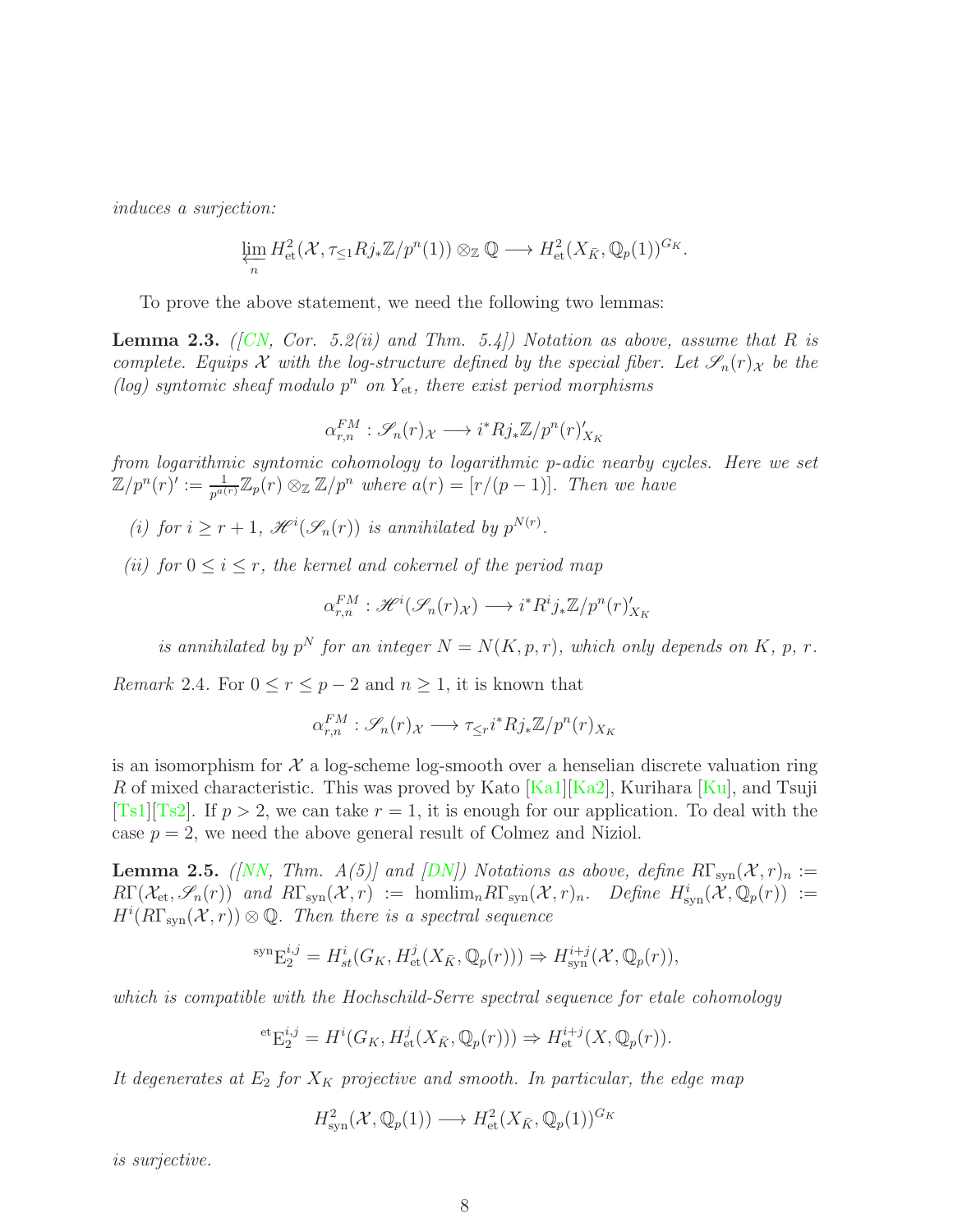Proof of Proposition 2.[2.](#page-6-1)

*Proof.* Replacing R by its completion, we can assume that R is complete. By Lemma  $2.3$ , the maps

$$
\mathscr{H}^i(\tau_{\leq 1}\mathscr{S}_n(1)_{\mathcal{X}}) \longrightarrow \mathscr{H}^i(\mathscr{S}_n(1)_{\mathcal{X}})
$$

and

$$
\mathscr{H}^{i}(\tau_{\leq 1}\mathscr{S}_{n}(1)_{\mathcal{X}}) \longrightarrow \mathscr{H}^{i}(i^{*}\tau_{\leq 1}Rj_{*}\mathbb{Z}/p^{n}(1)'_{X_{K}})
$$

have kernel and cokernel annihilated by some  $p^N$ , where N only depends on  $\pi: \mathcal{X} \longrightarrow S$ and is independent of n. So do

$$
H^2_{\text{et}}(Y, \tau_{\leq 1} \mathscr{S}_n(1)_{\mathcal{X}}) \longrightarrow H^2_{\text{et}}(Y, \mathscr{S}_n(1)_{\mathcal{X}})
$$

and

$$
H^2_{\text{et}}(Y, \tau_{\leq 1} \mathscr{S}_n(1)_{\mathcal{X}}) \longrightarrow H^2_{\text{et}}(Y, i^* \tau_{\leq 1} R j_* \mathbb{Z}/p^n(1)_{X_K}').
$$

Taking limit, we get an isomorphism

$$
\varprojlim_{n} H^{2}_{\mathrm{et}}(Y, \mathscr{S}_{n}(1)_{\mathcal{X}}) \otimes_{\mathbb{Z}} \mathbb{Q} \cong \varprojlim_{n} H^{2}_{\mathrm{et}}(Y, i^{*}\tau_{\leq 1}Rj_{*}\mathbb{Z}/p^{n}(1)'_{X_{K}}) \otimes_{\mathbb{Z}} \mathbb{Q}.
$$

By the proper base change theorem, we have

$$
H^2_{\text{et}}(\mathcal{X}, \tau_{\leq 1} R j_* \mathbb{Z}/p^n(1)'_{X_K}) \cong H^2_{\text{et}}(Y, i^* \tau_{\leq 1} R j_* \mathbb{Z}/p^n(1)'_{X_K}).
$$

There is a natural map

$$
H_{\text{syn}}^2(\mathcal{X},\mathbb{Q}_p(1)) \longrightarrow \varprojlim_n H_{\text{et}}^2(Y,\mathscr{S}_n(1)_\mathcal{X}) \otimes_{\mathbb{Z}} \mathbb{Q}.
$$

By composition, we get a natural map

$$
H_{\text{syn}}^2(\mathcal{X}, \mathbb{Q}_p(1)) \longrightarrow \varprojlim_n H_{\text{et}}^2(\mathcal{X}, \tau_{\leq 1} R j_* \mathbb{Z}/p^n(1)'_{X_K}) \otimes_{\mathbb{Z}} \mathbb{Q}.
$$

By Lemma 2.[5,](#page-7-1) the natural map

$$
H^2_{\text{syn}}(\mathcal{X}, \mathbb{Q}_p(1)) \longrightarrow H^2_{\text{et}}(X_{\bar{K}}, \mathbb{Q}_p(1))^{G_K}
$$

is surjective. By the following commutative diagram

$$
H_{\text{syn}}^2(\mathcal{X}, \mathbb{Q}_p(1)) \longrightarrow \underbrace{\lim_{n} H_{\text{et}}^2(\mathcal{X}, \tau_{\leq 1} R j_* \mathbb{Z}/p^n(1)'_{X_K}) \otimes_{\mathbb{Z}} \mathbb{Q}}_{H_{\text{et}}^2(X_{\bar{K}}, \mathbb{Q}_p(1))^{G_K}}
$$

the map

$$
\varprojlim_{n} H^{2}_{\mathrm{et}}(\mathcal{X}, \tau_{\leq 1} R j_{*} \mathbb{Z}/p^{n}(1)) \otimes_{\mathbb{Z}} \mathbb{Q} \longrightarrow H^{2}_{\mathrm{et}}(X_{\bar{K}}, \mathbb{Q}_{p}(1))^{G_{K}}
$$

is surjective.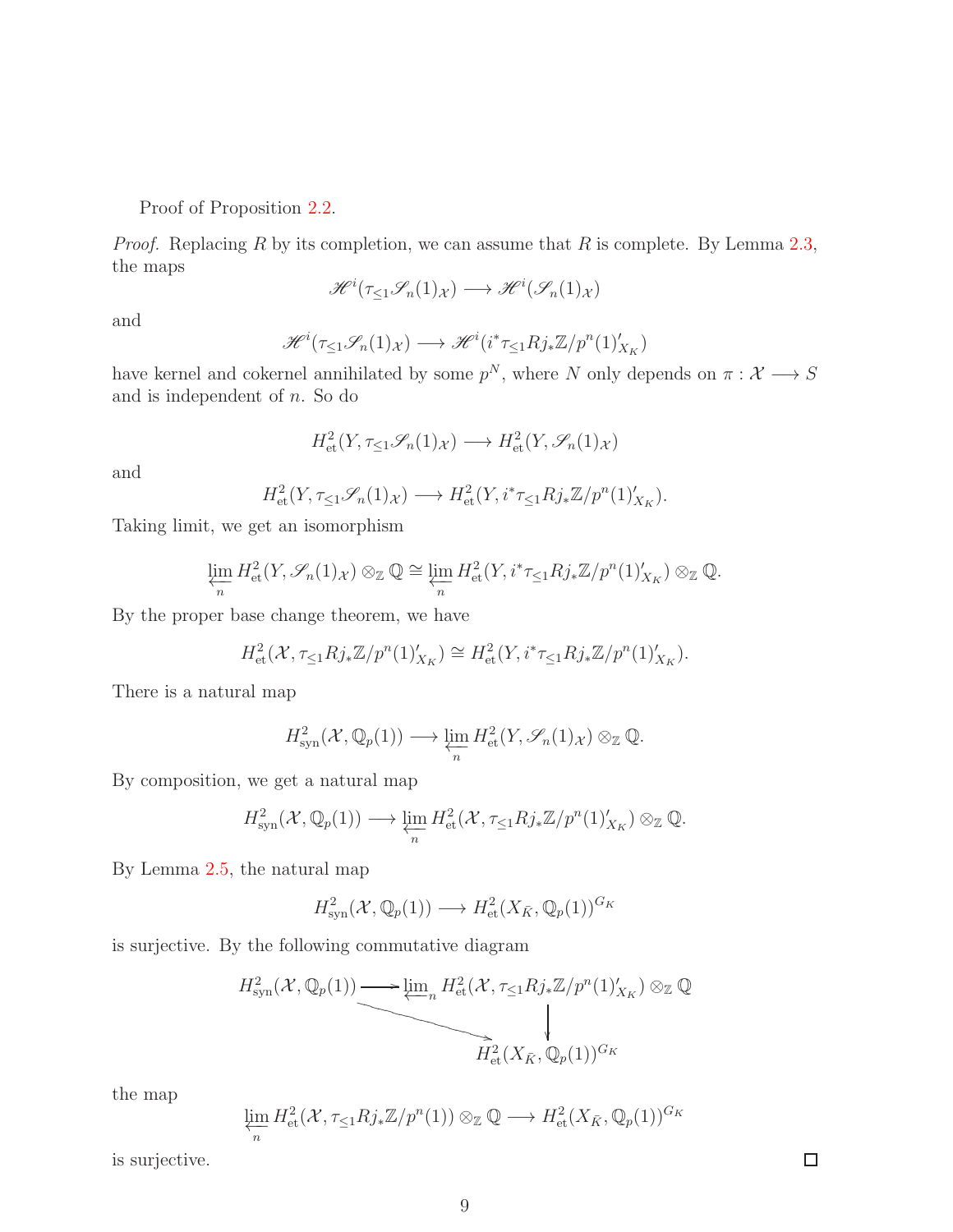<span id="page-9-0"></span>Lemma 2.6. *Assuming that* R *has a finite residue field, let* X *be a smooth proper variety over* K*. Assuming the conjecture of purity of the weight filtration* ([\[Illu,](#page-25-0) Conj.  $(2.6.5))$ )*(which is known for* dim $(X) \leq 2$ ), then the eigenvalues of the geometric Frobenius *action on*  $H^i_{\text{et}}(X_{\bar{K}}, \mathbb{Q}_p(m))^I$  *are Weil numbers of weight*  $\leq i - 2m$ *.* 

*Proof.* By de Jong's alteration theorem [\[deJ,](#page-24-8) Cor. 5.1], there exists an alteration of X with semi-stable reduction over R. Without loss of generality, we can assume that there exists a proper semi-stable morphism  $\pi : \mathcal{X} \longrightarrow \mathrm{Spec} R$  whose generic fiber is identified with  $X/K$ .

Replace K by its completion. Let  $K_0$  (resp.  $K_1$ ) denote the fraction field of  $W(k)$ resp.  $W(\bar{k})$ ). By the semi-stable comparison theorem, there is a canonical isomorphism

$$
H^i_{\text{\rm et}}(X_{\bar K},{\mathbb Q}_p)\otimes_{{\mathbb Q}_p}B_{st}\cong H^i_0({\mathcal X})\otimes_{K_0}B_{st}
$$

compatible with actions of  $G_K$ , Frobenius  $\phi$  and N and filtrations after tensor K on both sides, where the  $\phi$  action on right side is given by  $\phi_{st} \otimes \phi_B$  and N acts by  $N \otimes 1 + 1 \otimes N$ on the right side. Set  $V = H^{i}(X_{\bar{K}}, \mathbb{Q}_p)$ . We also write  $D_{st}(V)$  for  $H^{i}_{0}(\mathcal{X})$ . Note  $D_{st}(V(m)) = D_{st}(V)(m)$ . And we have

$$
V(m) = \{x \in D_{st}(V(m)) \otimes_{K_0} B_{st} | \phi x = x, Nx = 0, 1 \otimes_{K_0} x \in Fil^0\}.
$$

Since  $B_{st}^I = K_1$  and  $B_{cris} = \text{Ker}(N : B_{st} \longrightarrow B_{st}),$  we have

$$
V(m)^{I} = \{x \in D_{st}(V(m)) \otimes_{K_0} K_1 | \phi x = x, Nx = 0\} \cap Fil^{0}.
$$

Since  $N\phi = p\phi N$  on  $D_{st}(V(m))$ , so  $\phi$  keeps  $(D_{st}(V(m))^{N=0}$ . N acts as zero on  $K_1$ , therefore

$$
V(m)^{I} \subset \{x \in D_{st}(V(m))^{N=0} \otimes_{K_0} K_1 | \phi x = x\}.
$$

Assuming  $k = \mathbb{F}_{p^n}$ , there is a  $\phi^n$ -equivariant filtration  $M_i$  on  $D_{st}(V)$  determined by N. Since N acts on  $D_{st}(V(m))$  same as action on  $D_{st}(V)$  (identifying the underlying space) and  $\phi_{D_{st}(m)} = p^{-m} \phi_{D_{st}}$ , we have

$$
\{x \in D_{st}(V(m))^{N=0} \otimes_{K_0} K_1 | \phi x = x\} = \{x \in D_{st}(V)^{N=0} \otimes_{K_0} K_1 | \phi^n(x) = p^{mn} x\}.
$$

 $\phi^n$  can be written as  $(\phi_{st}^n \otimes 1) \circ (1 \otimes \phi_B^n)$  as  $K_0$ -linear maps on  $D_{st}(V)^{N=0} \otimes_{K_0} K_1$ . Set  $A = \phi_{st}^n \otimes 1$  and  $B = 1 \otimes \phi_B^n$ , then  $\phi^n = AB = BA$ . Set

$$
U = \{ x \in D_{st}(V)^{N=0} \otimes_{K_0} K_1 | \phi^n(x) = p^{mn} x \}.
$$

It is a A and B invariant  $\mathbb{Q}_p$ -linear subspace. Since  $D_{st}(V)^{N=0} \subseteq M_0$ , by [\[Illu,](#page-25-0) Conj. 2.6.6(a)], all eigenvalues of  $\phi^n$  on  $D_{st}(V)^{N=0}$  are Weil numbers of weight  $\leq i$ . So there is polynomial  $P(X)$  (the product of Galois conjugates of the characteristic polynomial of  $\phi^n$ ) in  $\mathbb{Q}[X]$  such that  $P(\phi^n) = 0$  on  $D_{st}(V)^{N=0}$ . So  $P(B^{-1}p^{mn}) = 0$  on U. Set  $G(X) = X^{\deg(P)} P(p^{mn} X^{-1}),$  we have  $G \in \mathbb{Q}[X]$  and  $G(B) = 0$  on U. Actually, the B action on U is same as the arithmetic Frobenius  $F \in \text{Gal}(K^{sh}/K)$  action on U.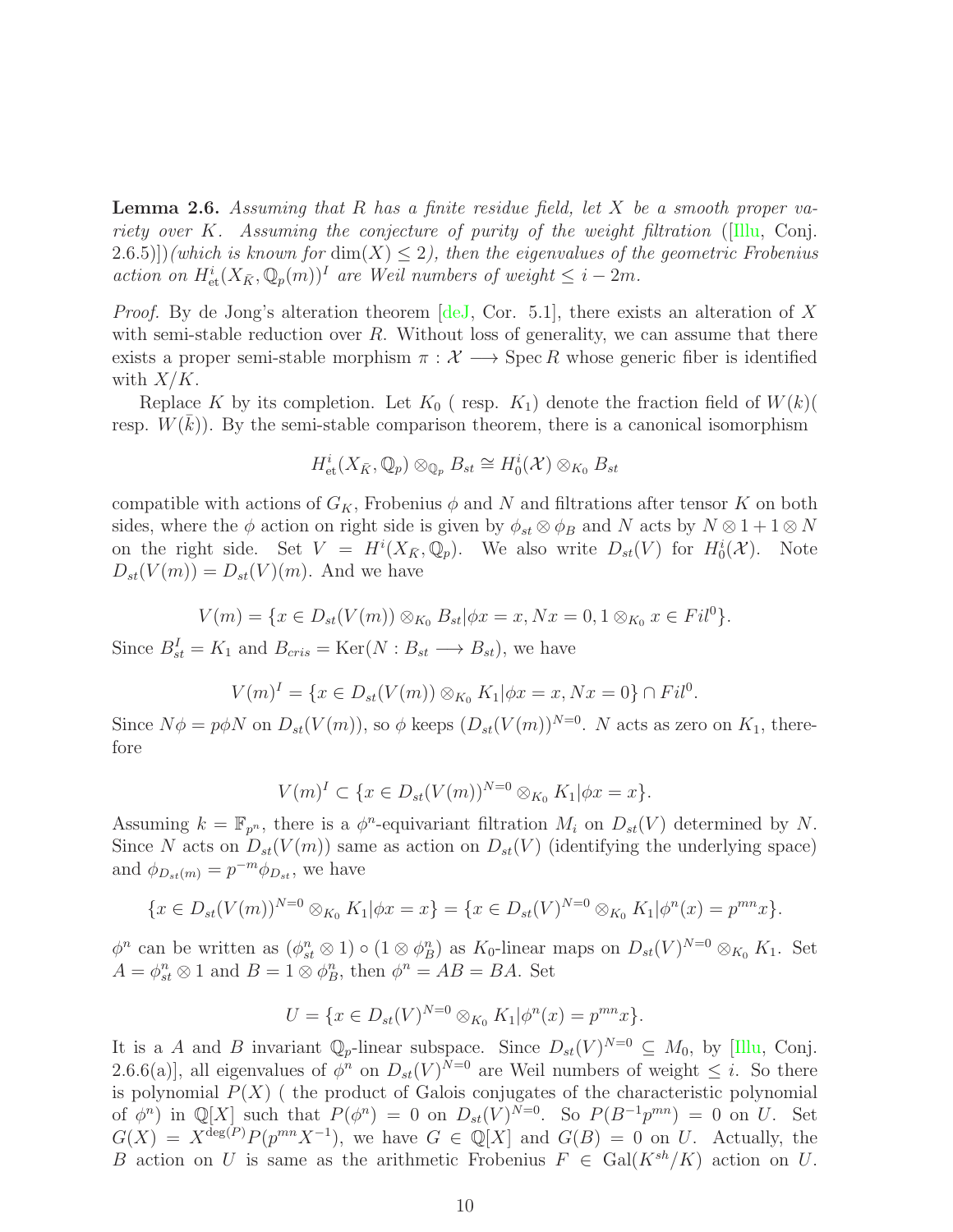Therefore,  $H^{i}(X_{\bar{K}}, \mathbb{Q}_p(m))^I$  is a B-invariant subspace of U. Therefore,  $G(F) = 0$  on  $H^{i}(X_{\bar{K}}, \mathbb{Q}_p(m))^I$ . Since all roots of  $P(X)$  are Weil numbers of weight  $\leq i$ , so all roots of  $G(X)$  are Weil numbers of weight  $\geq 2m - i$ .  $\Box$ 

*Remark* 2.7*.* The conjecture of purity of the weight filtration is known for the case dim  $X \leq 2$ . For  $i \leq 2$ , by a Lefschetz hyperplane argument, the statement in the theorem can be reduced to the case dim  $X \leq 2$ , thus it holds for  $i \leq 2$  unconditionally. In the case that X has a good reduction, the eigenvalues of the geometric Frobenius action on  $H^i_{\text{\rm et}}(X_{\bar K}, \mathbb{Q}_p(m))^I$  are Weil numbers of pure weight  $i-2m$ . The above proof is sketched in [\[Jan,](#page-25-12) §5].

<span id="page-10-1"></span>**Lemma 2.8.** Let  $\pi : \mathcal{X} \longrightarrow S = \text{Spec } R$  be a semi-stable flat projective morphism. As*sume that it is a base change of some*  $\mathcal{X}_0 \longrightarrow S_0 = \text{Spec } R_0$ *, where*  $R_0$  *is a henselian DVR* with a finite residue field  $k_0$  and  $R = R_0^{sh}$ . Let  $\mathfrak{T}_n(1) \in D^b(\mathcal{X}_{et}, \mathbb{Z}/p^n\mathbb{Z})$  be the p-adic *etale Tate twist defined by Kanetomo Sato in* [\[Sat2,](#page-26-1) §1.3]*, which is naturally isomorphic to*  $\mathbb{G}_m \otimes^{\mathbb{L}} \mathbb{Z}/p^n\mathbb{Z}[-1]$ *. Then the natural map* 

$$
\varprojlim_{n} H^{2}_{\mathrm{et}}(\mathcal{X}, \mathfrak{T}_{n}(1)) \otimes_{\mathbb{Z}} \mathbb{Q} \longrightarrow H^{2}_{\mathrm{et}}(X_{\bar{K}}, \mathbb{Q}_{p}(1))^{G_{K}}
$$

*is surjective.*

*Proof.* By the definition of  $\mathfrak{T}_n(m)$ , there is a distinguished triangle in  $D^b(\mathcal{X}_{et}, \mathbb{Z}/p^n\mathbb{Z})$ 

<span id="page-10-0"></span>(1) 
$$
i_* \nu_{Y,n}^{m-1}[-m-1] \longrightarrow \mathfrak{T}_n(m) \longrightarrow \tau_{\leq m} R j_* \mathbb{Z}/p^n(m) \longrightarrow i_* \nu_{Y,n}^{m-1}[-m],
$$

where  $\nu_{Y,n}^m$  are generalized Logarithmic Hodge–Witt sheaves which agree with  $W_n \Omega_{Y,\text{log}}^m$  if Y is smooth (cf. [\[Sat2,](#page-26-1) Lem. 1.3.1]).  $\nu_{Y,n}^0$  can be identified with

$$
\bigoplus_{y\in Y^0} i_{y*}{\mathbb Z}/p^n{\mathbb Z}
$$

where  $Y^0$  is the set of generic points of Y. Taking  $m = 1$  in [\(1\)](#page-10-0) and taking cohomology, we get an exact sequence

$$
\varprojlim_{n} H^{2}_{\mathrm{et}}(\mathcal{X}, \mathfrak{T}_{n}(1)) \otimes_{\mathbb{Z}} \mathbb{Q} \longrightarrow \varprojlim_{n} H^{2}_{\mathrm{et}}(\mathcal{X}, \tau_{\leq 1} R j_{*} \mathbb{Z}/p^{n}(1)) \otimes_{\mathbb{Z}} \mathbb{Q} \longrightarrow \varprojlim_{n} H^{1}_{\mathrm{et}}(Y, \nu_{Y,n}^{0}) \otimes_{\mathbb{Z}} \mathbb{Q}.
$$

 $G_{k_0}$  acts on the above sequence, and we will show the third term is of pure weight 1. Let  $\widetilde{Y} \longrightarrow Y$  be an alteration such that  $\widetilde{Y}$  is smooth. It induces a map

$$
H^1_{\text{et}}(Y, \nu^0_{Y,n}) \longrightarrow H^1_{\text{et}}(\widetilde{Y}, \nu^0_{\widetilde{Y},n}).
$$

Since  $H^1_{\text{\rm et}}(Y, \nu^0_{Y,n}) \hookrightarrow H^1_{\text{\rm et}}(Y^0, \mathbb{Z}/p^n\mathbb{Z})$  and  $H^1_{\text{\rm et}}(\tilde{Y}, \nu^0_{\tilde{Y},n}) \hookrightarrow H^1_{\text{\rm et}}(\tilde{Y}^0, \mathbb{Z}/p^n\mathbb{Z})$ , and the kernel of  $H^1_{\text{et}}(Y^0, \mathbb{Z}/p^n\mathbb{Z}) \longrightarrow H^1_{\text{et}}(\tilde{Y}^0, \mathbb{Z}/p^n\mathbb{Z})$  is killed by some positive integer independent of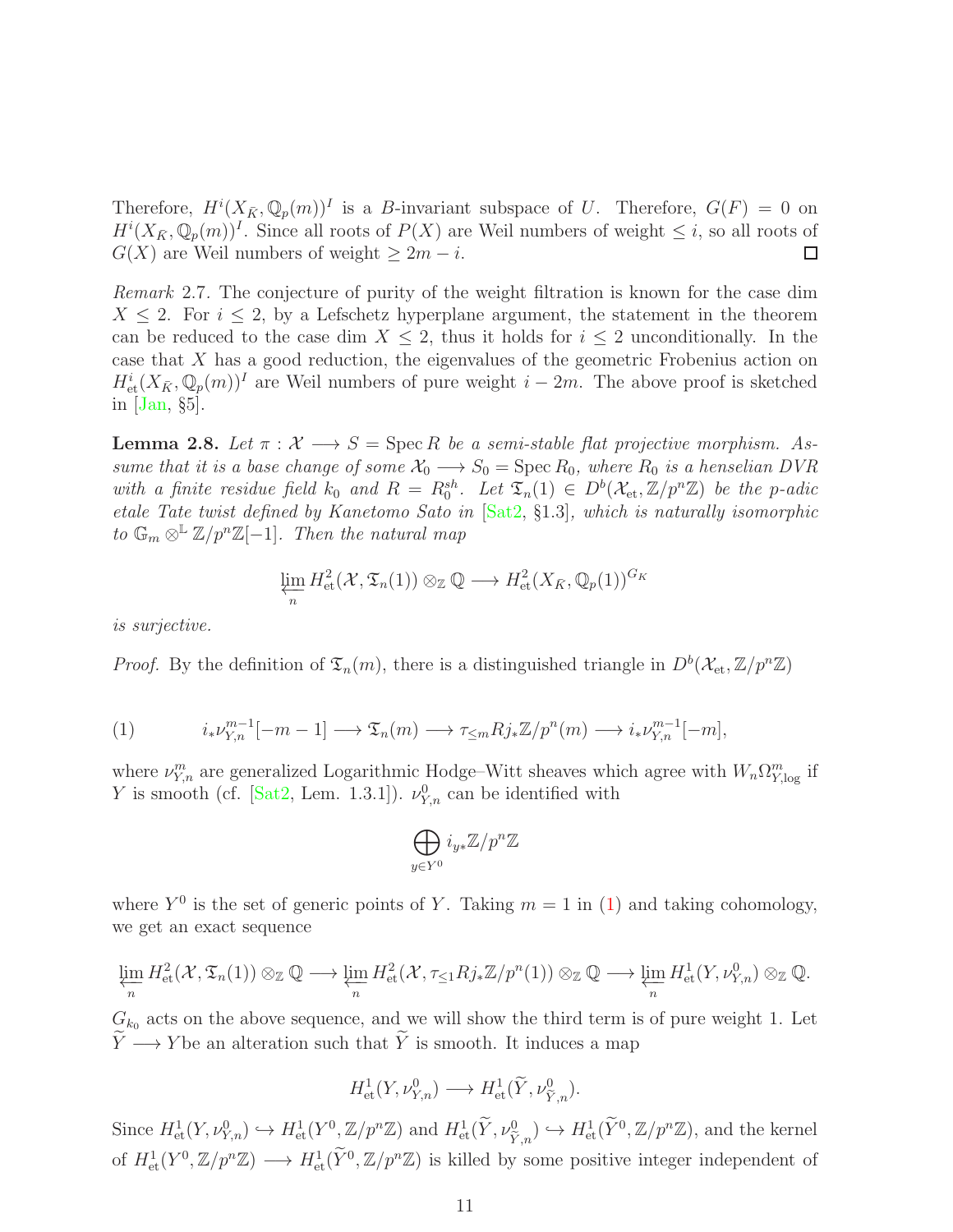n, we have an injection

$$
\varprojlim_{n} H_{\mathrm{et}}^{1}(Y, \nu_{Y,n}^{0}) \otimes_{\mathbb{Z}} \mathbb{Q} \hookrightarrow \varprojlim_{n} H_{\mathrm{et}}^{1}(\widetilde{Y}, \nu_{\widetilde{Y},n}^{0}) \otimes_{\mathbb{Z}} \mathbb{Q}.
$$

Therefore, the natural map

$$
\varprojlim_{n} H_{\mathrm{et}}^{1}(Y, \nu_{Y,n}^{0}) \otimes_{\mathbb{Z}} \mathbb{Q} \longrightarrow \varprojlim_{n} H_{\mathrm{et}}^{1}(\widetilde{Y}, \nu_{\widetilde{Y},n}^{0}) \otimes_{\mathbb{Z}} \mathbb{Q}
$$

is injective. We might assume that the irreducible components of Y and  $\widetilde{Y}$  are defined over  $k_0$ , therefore  $H^1_{\text{et}}(\tilde{Y}, \nu_{\tilde{Y},n}^0)$  admits a  $Gal(k/k_0)$  action. Since  $\tilde{Y}$  is smooth over k, we have  $\nu_{\widetilde{Y},n}^0 = \mathbb{Z}/p^n\mathbb{Z}$ . Thus

$$
\varprojlim_{n} H_{\text{et}}^{1}(\widetilde{Y}, \nu_{\widetilde{Y},n}^{0}) \otimes_{\mathbb{Z}} \mathbb{Q} = H_{\text{et}}^{1}(\widetilde{Y}, \mathbb{Q}_{p}).
$$

Since  $H^1_{\text{\rm et}}(\tilde{Y}, \mathbb{Q}_p)$  is of pure weight 1 (cf. [\[Jan,](#page-25-12) §3]), thus  $\varprojlim_n H^1_{\text{\rm et}}(Y, \nu_{Y,n}^0) \otimes_{\mathbb{Z}} \mathbb{Q}$  is also of pure weight 1.

By Proposition 2.[2,](#page-6-1)

$$
\varprojlim_{n} H^{2}_{\mathrm{et}}(\mathcal{X}, \tau_{\leq 1} R j_{*} \mathbb{Z}/p^{n}(1)) \otimes_{\mathbb{Z}} \mathbb{Q} \longrightarrow H^{2}_{\mathrm{et}}(X_{\bar{K}}, \mathbb{Q}_{p}(1))^{G_{K}}
$$

is surjective. By Lemma 2.[6,](#page-9-0)  $H^2_{\text{\rm et}}(X_{\bar K}, \mathbb{Q}_p(1))^{G_K}$  is of mixed weight  $\leq 0$ . Therefore

$$
\varprojlim_{n} H^{2}_{\text{et}}(\mathcal{X}, \mathfrak{T}_{n}(1)) \otimes_{\mathbb{Z}} \mathbb{Q} \longrightarrow H^{2}_{\text{et}}(X_{\bar{K}}, \mathbb{Q}_{p}(1))^{G_{K}}
$$

is surjective.

Proof of Theorem [1.2.](#page-1-0)

*Proof.* Let  $f: \mathcal{X}_{\text{fppf}} \longrightarrow \mathcal{X}_{\text{et}}$  be the morphism between Grothendieck topologies. By [\[Mil1,](#page-25-13) Thm. 3.9],  $R^if_*\mathbb{G}_m=0$  for  $i>0$ . By the Kummer exact sequence of fppf-sheaves

$$
0 \longrightarrow \mu_{p^n} \longrightarrow \mathbb{G}_m \xrightarrow{p^n} \mathbb{G}_m \longrightarrow 0,
$$

the complex  $\mathbb{G}_m \xrightarrow{p^n} \mathbb{G}_m$  can be viewed as an acyclic resolution of  $\mu_{p^n}$ . It follows

$$
Rf_*\mu_{p^n} \cong \mathbb{G}_m \otimes^{\mathbb{L}} \mathbb{Z}/p^n\mathbb{Z}[-1].
$$

Since  $\mathfrak{T}_n(1) \cong \mathbb{G}_m \otimes^{\mathbb{L}} \mathbb{Z}/p^n \mathbb{Z}[-1]$  (cf. [\[Sat2,](#page-26-1) Prop. 4.5.1]), we have

$$
H_{\text{fppf}}^2(\mathcal{X}_{R^{sh}}, \mu_{p^n}) = H_{\text{et}}^2(\mathcal{X}_{R^{sh}}, Rf_*\mu_{p^n}) \cong H_{\text{et}}^2(\mathcal{X}_{R^{sh}}, \mathfrak{T}_n(1)).
$$

Then the claim follows from Lemma [2.8.](#page-10-1)

 $\Box$ 

□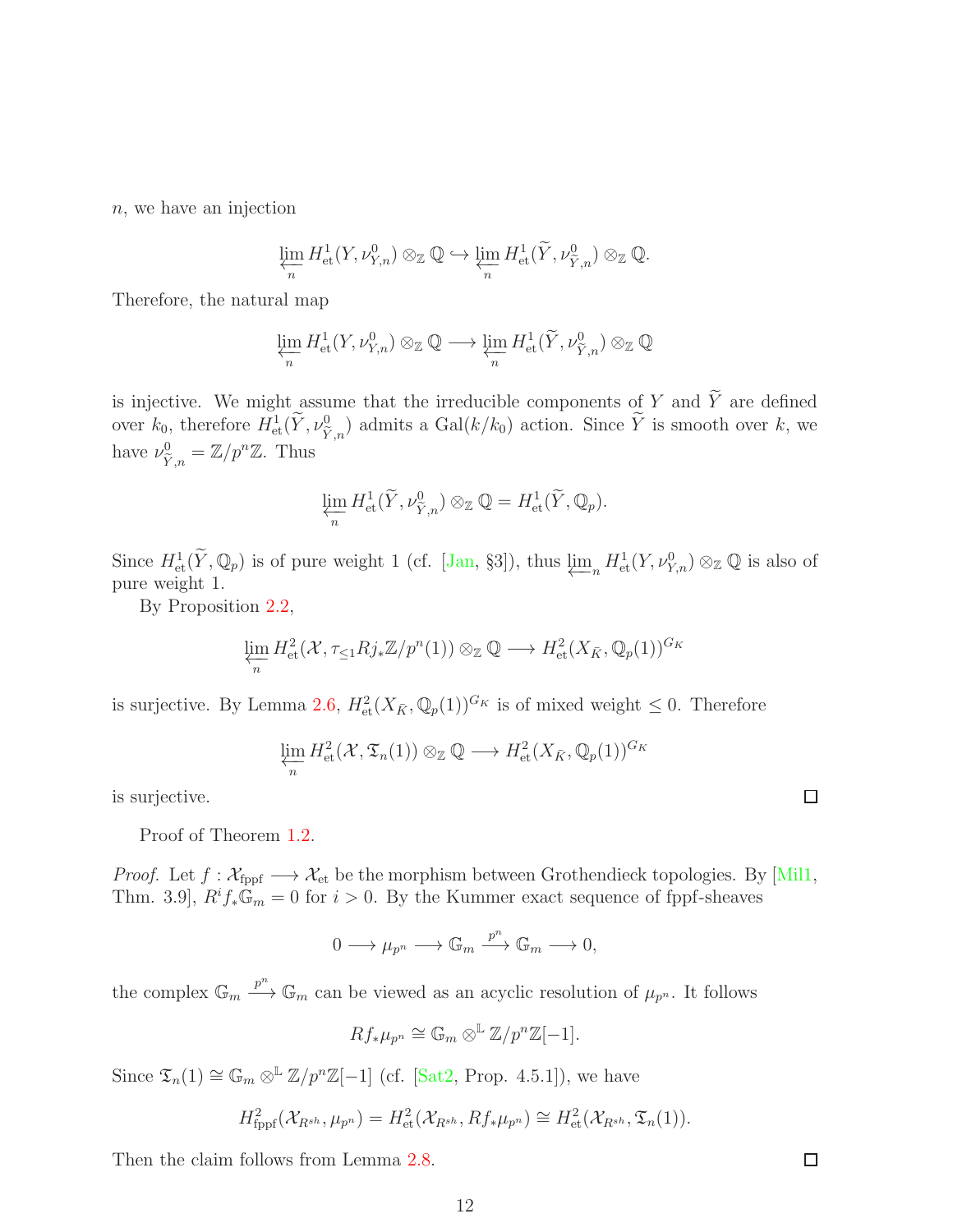# <span id="page-12-1"></span><span id="page-12-0"></span>3 Applications to Brauer groups

### 3.1 Proof of Corollary [1.7](#page-2-1)

**Lemma 3.1.** Let  $\pi$  :  $\mathcal{X} \longrightarrow S = \text{Spec } R$  be a proper flat morphism, where R is an *excellent strictly henselian DVR with an algebraic closed residue field. Let* K *denote the quotient field of R. Assuming that*  $\mathcal X$  *is regular and the generic fiber*  $X$  *is smooth projective geometrically connected over* K*, then the map*

$$
Br(\mathcal{X}) \longrightarrow Br(X_{K^s})^{G_K}
$$

*has kernel of finite exponent. The claim still holds for the prime to* p *part if the residue field of* R *is only separable closed.*

*Proof.* If  $\dim(\mathcal{X}) \leq 2$ , Artin's theorem [\[Gro3,](#page-25-2) Thm.3.1] implies that both groups vanish. In general, we will use a pull-back trick developed by Colliot-Thélène and Skorobogatov (cf.  $[CTSk]$  or  $[Yua]$ ) to reduce it to cases of relative dimension 1. By  $[Yua, §3.3, p17]$ , there are smooth projective geometrically connected curves  $Z_i \subset X$ , an abelian variety  $A/K$  and a  $G_K$ -equivariant map

$$
\operatorname{Pic}(X_{K^s}) \times A(K^s) \longrightarrow \bigoplus_i \operatorname{Pic}(Z_{i,K^s})
$$

with finite kernel and cokernel. It follows that the natural map

$$
H^1(K, \text{Pic}_{X/K}) \longrightarrow \bigoplus_i H^1(K, \text{Pic}_{Z_i/K})
$$

has a kernel of finite exponent. By taking the Zariski closures of  $Z_i$  in  $\mathcal X$  and then desingularizing it, we may assume that there are  $\pi_i : \mathcal{Z}_i \longrightarrow S$  with generic fiber  $Z_i$  satisfying same conditions as  $\pi$  and S-morphisms  $\mathcal{Z} \longrightarrow \mathcal{X}$ . Consider the commutative diagram

$$
0 \longrightarrow H^{1}(K, Pic_{X/K}) \longrightarrow Br(X) \longrightarrow Br(X_{K^{s}})^{G_{K}}
$$
  

$$
0 \longrightarrow \bigoplus_{i} H^{1}(K, Pic_{Z_{i}/K}) \longrightarrow \bigoplus_{i} Br(Z_{i}) \longrightarrow \bigoplus_{i} Br(Z_{i,K^{s}})^{G_{K}}
$$

The exact rows come from the spectral sequences

$$
H^p(K, H^q(X_{K^s}, \mathbb{G}_m)) \Rightarrow H^{p+q}(X, \mathbb{G}_m)
$$

and the fact  $H^q(K, \mathbb{G}_m) = 0, q > 0$ . Since  $Br(\mathcal{Z}_i) = 0$ ,  $Br(\mathcal{X}) \cap H^1(K, Pic_{X/K})$  will be mapped to zero in Br(Z<sub>i</sub>). Thus, Br(X)∩  $H^1(K, \text{Pic}_{X/K})$  is contained in the kernel of the first column which is of finite exponent. □

Proof of Corollary [1.7.](#page-2-1)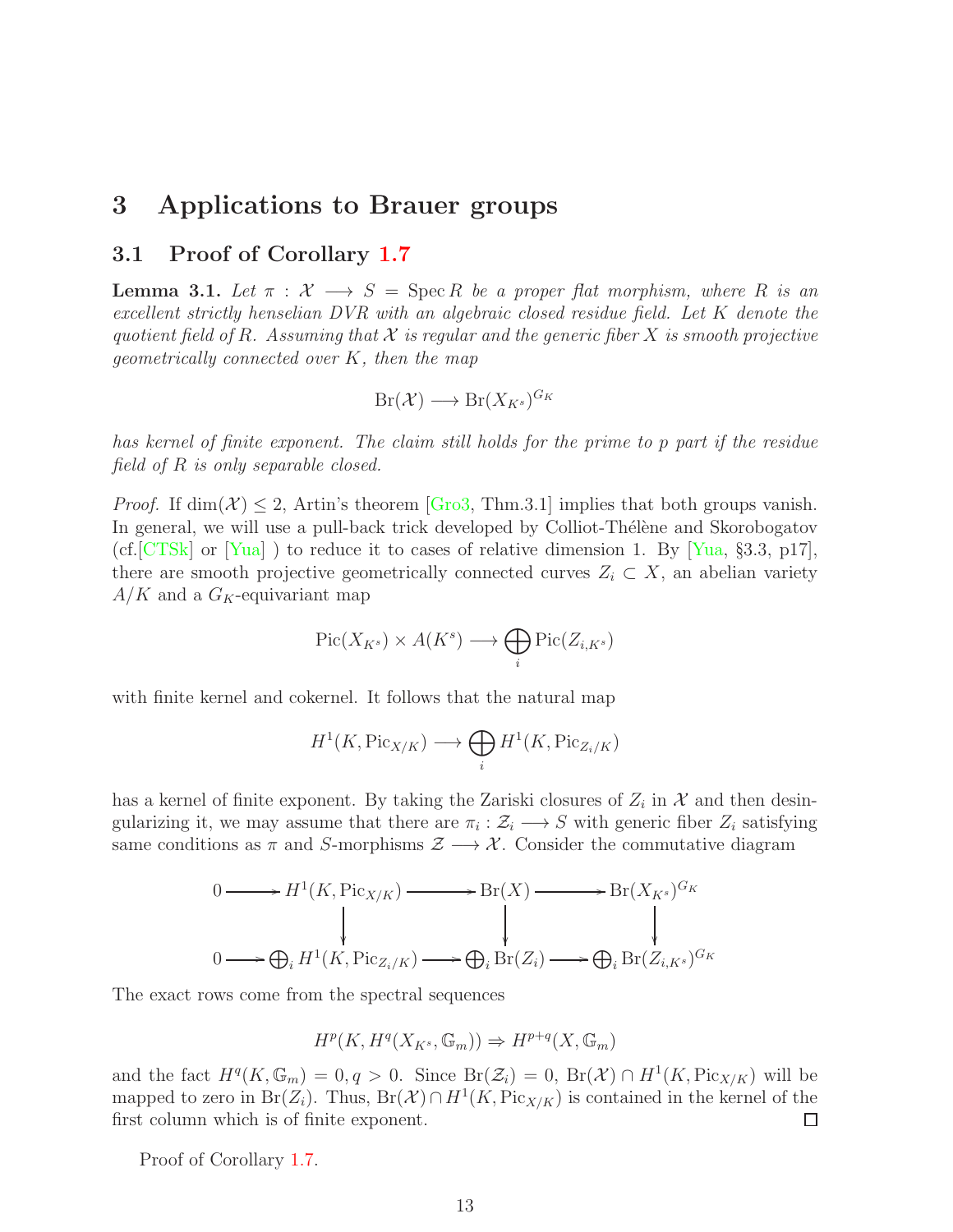*Proof.* It follows directly from the above lemma that the natural map

$$
Br(\mathcal{X}_{R^{sh}})[p^{\infty}] \longrightarrow Br(X_{\bar{K}})^{I}[p^{\infty}]
$$

has a kernel of finite exponent. By [\[Yua,](#page-26-3) Thm. 1.2], the natural map

$$
H^2_{\text{et}}(X_{\bar{K}}, \mathbb{Q}_p(1))^I \longrightarrow V_p \text{Br}(X_{\bar{K}})^I
$$

is surjective. By Theorem [1.2,](#page-1-0) the natural map

$$
V_p Br(\mathcal{X}_{R^{sh}}) \longrightarrow V_p Br(X_{\bar{K}})^I
$$

is surjective. Since  $Br(X_{\bar{K}})^{I}$  is of cofinite type, thus

$$
Br(\mathcal{X}_{R^{sh}})[p^{\infty}] \longrightarrow Br(X_{\bar{K}})^{I}[p^{\infty}]
$$

<span id="page-13-0"></span>has a finite cokernel.

### 3.2 Proof of Corollary [1.9](#page-3-0)

We will deduce the finiteness of the kernel and the  $p$ -primary part of the cokernel from Corollary [1.7.](#page-2-1) The prime to p-parts of the kernel and the cokernel was proved by Colliot-Thélène and Saito in  $[CTSa, Cor. 2.6]$  (cf. Remark [1.11\)](#page-4-2). To prove the finiteness of the cokernel, we will use a Bertini theorem for strictly semi-stable morphisms over DVRs developed in [\[JS\]](#page-25-14) and a pull-back trick developed by Colliot-Thélène and Skorobogatov (cf.[\[CTSk\]](#page-24-3) or [\[Yua\]](#page-26-3) ) to reduce it to cases of relative dimension 1.

<span id="page-13-1"></span>**Lemma 3.2.** Let  $\pi : \mathcal{X} \longrightarrow S = \text{Spec } R$  be a proper flat map, where R is an excellent *henselian DVR with a fraction field* K *and a finite residue field* k *of characteristic* p*. Assuming that* X *is regular and the generic fiber* X *of* π *is geomerically connected over* K*, then there is an exact sequence*

$$
Br(\mathcal{X}) \longrightarrow Br(\mathcal{X}_{R^{sh}})^{G_k} \longrightarrow H^2(S, R^1 \pi_* \mathbb{G}_m),
$$

*and the first map of the above sequence has a finite kernel.*

*Proof.* By the Leray spectral sequence

$$
E_2^{p,q} = H^p(S, R^q \pi_* \mathbb{G}_m) \Rightarrow H^{p+q}(\mathcal{X}, \mathbb{G}_m),
$$

we get a long exact sequence

$$
H^2(S, \mathbb{G}_m) \longrightarrow \text{Ker}(H^2(\mathcal{X}, \mathbb{G}_m) \longrightarrow H^0(S, R^2 \pi_* \mathbb{G}_m)) \longrightarrow H^1(S, R^1 \pi_* \mathbb{G}_m) \longrightarrow H^3(S, \mathbb{G}_m)
$$

By [\[Mil2,](#page-25-6) Chap. II, Prop. 1.5],  $H^i(S, \mathbb{G}_m) = 0$  for all  $i \geq 1$ . Since  $H^0(C, R^2 \pi_* \mathbb{G}_m) =$  $Br(\mathcal{X}_{R^{sh}})^{G_k}$ , we get the desired exact sequence. To show the kernel of the first map is finite, it suffices to show that  $H^1(S, R^1\pi_*\mathbb{G}_m)$  is finite. We have

$$
H^1(S, R^1 \pi_* \mathbb{G}_m) = H^1(G_k, \text{Pic}(\mathcal{X}_{R^{sh}})).
$$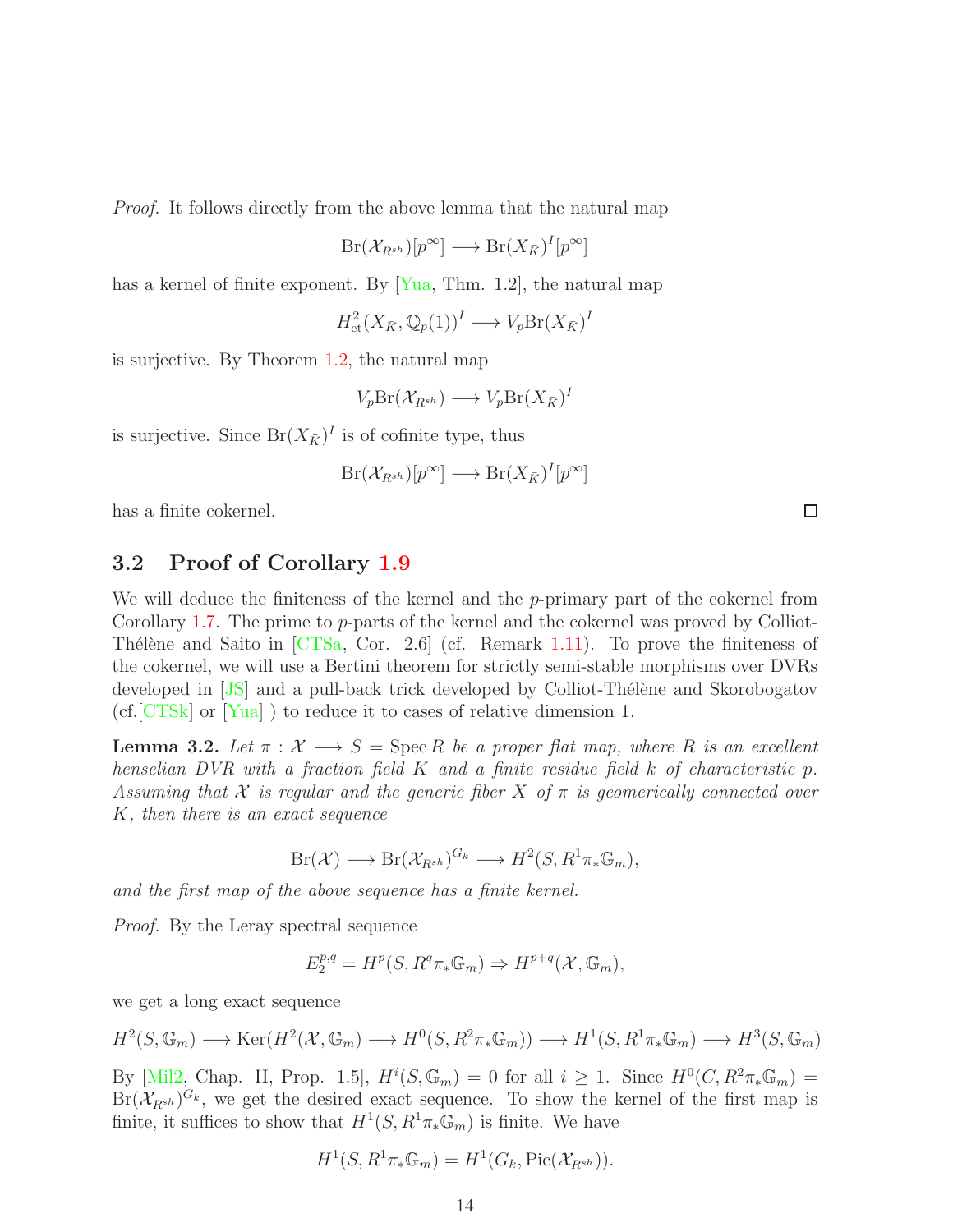Since the natural map  $Pic(\mathcal{X}_{R^{sh}}) \to Pic(X_{K^{sh}})$  is surjective and has a finitely generated cokernel, it suffices to show that  $H^1(G_k, Pic(X_{K^{sh}}))$  is finite. Since  $Br(K^{sh}) = 0$ , we have

$$
\operatorname{Pic}(X_{K^{sh}}) = \operatorname{Pic}_{X/K}(K^{sh}).
$$

Since the cokernel of  $Pic^0_{X/K}(K^{sh}) \to Pic_{X/K}(K^{sh})$  is finitely generated, it suffices to show that  $H^1(G_k, \text{Pic}(X_{K^{sh}}))$  is finite. This follows from [\[Mil2,](#page-25-6) Chap. I, Prop.3.8].  $\Box$ 

By Lemma [3.2,](#page-13-1) the kernel of the natural map  $Br(\mathcal{X}_{R^{sh}}) \to Br(X_{\bar{K}})$  is of finite exponent. By the above lemma, the kernel of the natural map  $Br(\mathcal{X}) \to Br(X_{\bar{K}})^{G_K}$  is also of finite exponent and is actually finite since  $Br(X)$  is of cofinite type. To show the natural map  $Br(\mathcal{X}) \to Br(X_{\bar{K}})^{G_K}$  has a finite cokernel, by Corollary [1.7,](#page-2-1) it suffices to show that the natural map

$$
Br(\mathcal{X}_{R^{sh}})^{G_k} \longrightarrow H^2(S, R^1\pi_*\mathbb{G}_m)
$$

has an image of finite exponent. In the case of  $\dim(\mathcal{X}) = 2$ , this is obvious since  $Br(\mathcal{X}_{R^{sh}}) = 0$ . In general, we will need to use a Lefschetz hyperplane argument to reduce this to the case of relative dimension 1.

<span id="page-14-1"></span>**Lemma 3.3.** Let  $\pi : \mathcal{X} \longrightarrow S = \text{Spec } R$  be a projective flat morphism, where R is a *strictly henselian DVR of characteristic* 0 *with an algebraic closed residue field* k*. Assume* X *is strictly quasi-semi-stable over* S *(cf.[\[JS,](#page-25-14) Def. 1.1]) and its geometric fiber is geometrically connected over* K*. Let* Y *be the special fiber of*  $\pi$ *. Write*  $Y_{\text{red}} = \bigcup_{i=1}^{n} Y_i$  *as the union of irreducible components. By definition,* Y<sup>i</sup> *are smooth projective connected varieties over* k. Assume  $m = \dim(Y) \geq 1$ . Fix an embedding  $\mathcal{X} \hookrightarrow \mathbb{P}_{S}^{n}$ , then there *exist hyperplanes*  $H_1$ , ...,  $H_{m-1}$  *defined over* R *such that the scheme-theoretic intersections*  $\mathcal{Z} = (\bigcap_{i=1}^{m-1} H_i) \cap \mathcal{X}$  satisfies the same assumption as  $\mathcal{X} \longrightarrow S$  (strictly quasi-semi-stable *and has geometrically connected generic fiber) and*  $C_j = Y_j \cap (\bigcap_{i=1}^{m-1} H_i)$  *are distinct smooth projective connected curves.*

*Proof.* If  $\dim(Y) = 1$ , the claim is trivial. Assume  $m = \dim(Y) > 1$ , by Bertini's theorem for quasi-stable-schemes over a DVR [\[JS,](#page-25-14) Thm. 1.2], there is a hyperplane  $H$  over  $S$ such that H intersects  $Y_i$  and  $Y_i \cap Y_j$  transversely and  $H \cap \mathcal{X}$  is quasi-semi-stable over S. Since dim(Y) > 1, we have scheme-theoretic intersections  $H \cap Y_j$  and  $H_{\bar{K}} \cap X_{\bar{K}}$ are smooth and connected. Since H intersects  $Y_i \cap Y_j$  transversely,  $H \cap Y_i$  are distinct irreducible components of the special fiber of  $\mathcal{X} \cap H$ . By induction, the claim is true for  $\mathcal{X} \cap H$ , so there exit  $H_2, ..., H_{m-1}$  satisfying conditions in the claim for  $\mathcal{X} \cap H$ . Then  $H_1 = H, H_2, ..., H_{m-1}$  are desired hyperplanes for X. □

<span id="page-14-0"></span>**Lemma 3.4.** Let  $\pi : \mathcal{Z} \longrightarrow S = \text{Spec } R$  be a proper flat morphism where R is a strictly *henselian DVR with an algebraic closed residue field and* Z *is regular and is of dimension* 2*. Assume that the generic fiber of* π *is smooth and connected. Let* C *denote the special fiber and* C<sup>i</sup> *denote irreducible components of* C*. Then the intersection pairing*

$$
\bigoplus_i \mathbb{Q} \cdot [C_i] \times \bigoplus_i \mathbb{Q} \cdot [C_i] \longrightarrow \mathbb{Q}
$$

*has the left and right kernel spanned by* [C]*.*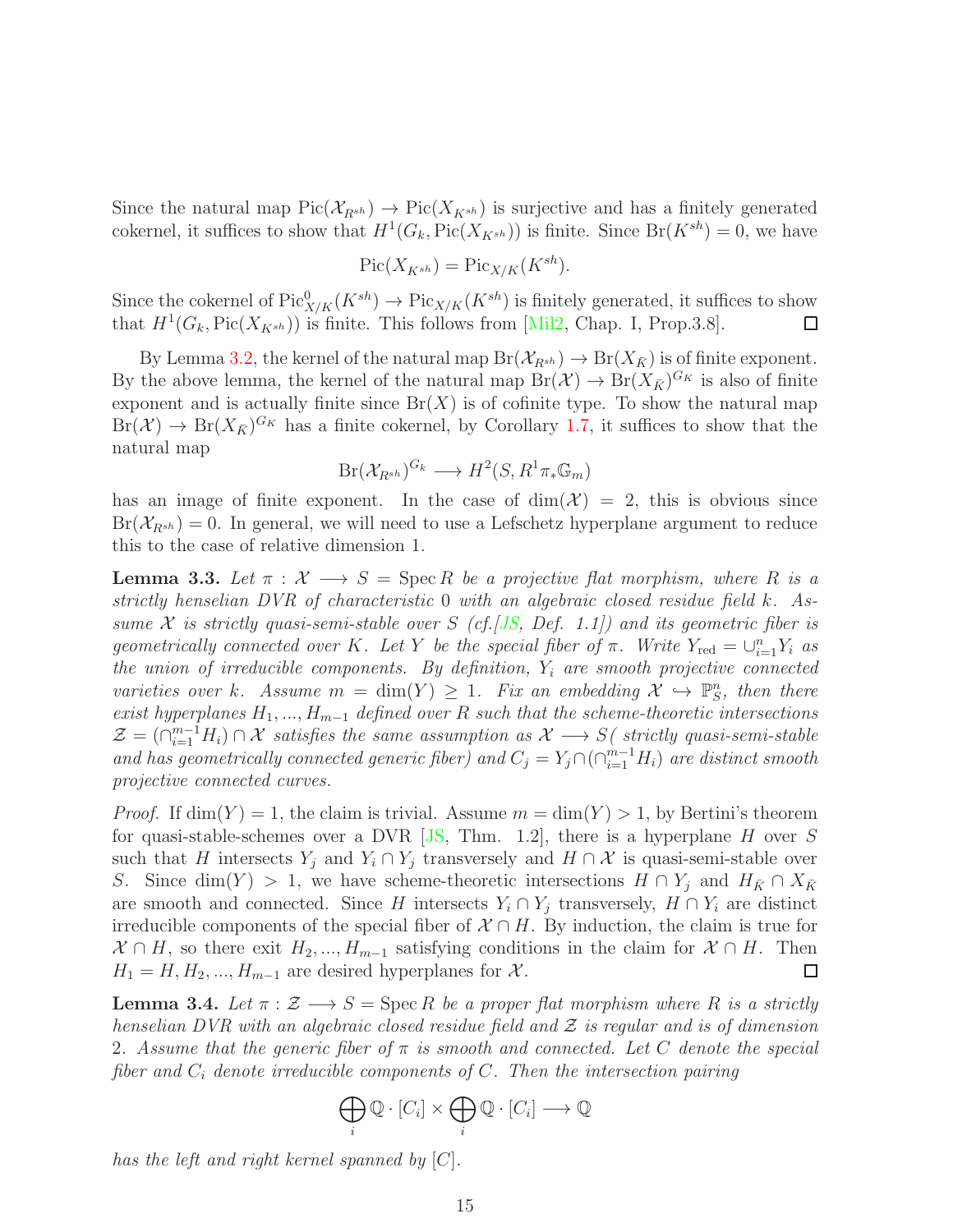*Proof.* Since  $[C] = 0$ , so  $C.C_j = 0$  for any j. Let  $D = \sum x_i [C_i]$  such that  $D.C_j = 0$ for all j. So  $\sum x_i C_i C_j = 0$  for all j. We have  $D.D = 0$ , i.e  $\sum x_i x_j C_i C_j = 0$ . We may assume  $[C] = \sum [C_i]$ , since  $C_i C_i = 0$ . It follows  $C_i C_i = -\sum_{j \neq i} C_i C_j$ . Therefore  $0 = \sum x_i x_j C_i C_j = \sum_{i < j} (2x_i x_j - x_i^2 - x_j^2) C_i C_j$ . It follows  $x_i = x_j \text{ if } C_i C_j > 0$ . Since C is connected, so all  $x_i$  are same, we have  $D = x[C]$ . This proves the claim.  $\Box$ 

<span id="page-15-0"></span>**Lemma 3.5.** *Let* G *be a group and* M, L are G-modules. We say a G-map  $f : M \longrightarrow L$ *is almost split if there exists a G-map*  $N \longrightarrow L$  *such that*  $M \oplus N \longrightarrow L$  *has kernel and cokernel of finite exponent. Assume that there is a commutative diagram with exact rows*



*such that the first column, the third column and*  $A_2 \rightarrow B_2$  *are almost split. Then the middle column is almost split.*

*Proof.* Let  $A'_1 \longrightarrow A_2$ ,  $A'_2 \longrightarrow B_2$  and  $C'_1 \longrightarrow C_2$  be G-maps such that  $A'_1 \oplus A_1 \longrightarrow A_2$ ,  $A_2 \oplus A'_2 \longrightarrow B_2$  and  $C_1 \oplus C'_1 \longrightarrow C_2$  have kernels and cokernels of finite exponent. We may assume  $A'_2 \subseteq B_2$  and  $C'_1 \subseteq C_2$ . Then  $A'_2 \longrightarrow C_2$  has a kernel and a cokernel of finite exponent. Let  $B'$  denote the preimage of  $C'_{1}$  under this map. One can show that  $B' \longrightarrow C'_1$  has a kernel and a cokernel of finite exponent. Replace  $C'_1$  by the image of this map, we may assume that the map  $B' \longrightarrow C'_1$  is surjective. Let K denote its kernel, so  $K \subseteq A_2$  and is of finite exponent. Consider the diagram

$$
0 \longrightarrow A'_1 \oplus A_1 \oplus K \longrightarrow A'_1 \oplus B_1 \oplus B' \longrightarrow C_1 \oplus C'_1 \longrightarrow 0
$$
  

$$
0 \longrightarrow A_2 \longrightarrow B_2 \longrightarrow C_2 \longrightarrow 0
$$

where the first and the third column has kernels and cokernels of finite exponent. By the snake lemma, the second column has kernel and cokernel of finite exponent.

□

<span id="page-15-1"></span>**Proposition 3.6.** Let  $\pi : \mathcal{X} \longrightarrow S = \text{Spec } R$  be a projective flat morphism with a smooth *and geometrically connected generic fiber* X*, where* R *is a henselian DVR of characteristic* 0 *with a finite residue field* k. Assuming that the base change of  $\pi$  to  $R^{sh}$  is strictly quasi*semi-stable, then*

$$
Br(\mathcal{X}) \longrightarrow Br(\mathcal{X}_{R^{sh}})^{G_k}
$$

*has a kernel and a cokernel of finite exponent.*

*Proof.* By Lemma [3.2,](#page-13-1) it suffices to show that the cokernel is of finite exponent. If  $\pi$  is of relative dimension 1, by Artin's theorem [\[Gro3,](#page-25-2) Thm.3.1],  $Br(\mathcal{X}_{R^{sh}}) = 0$ , so the claim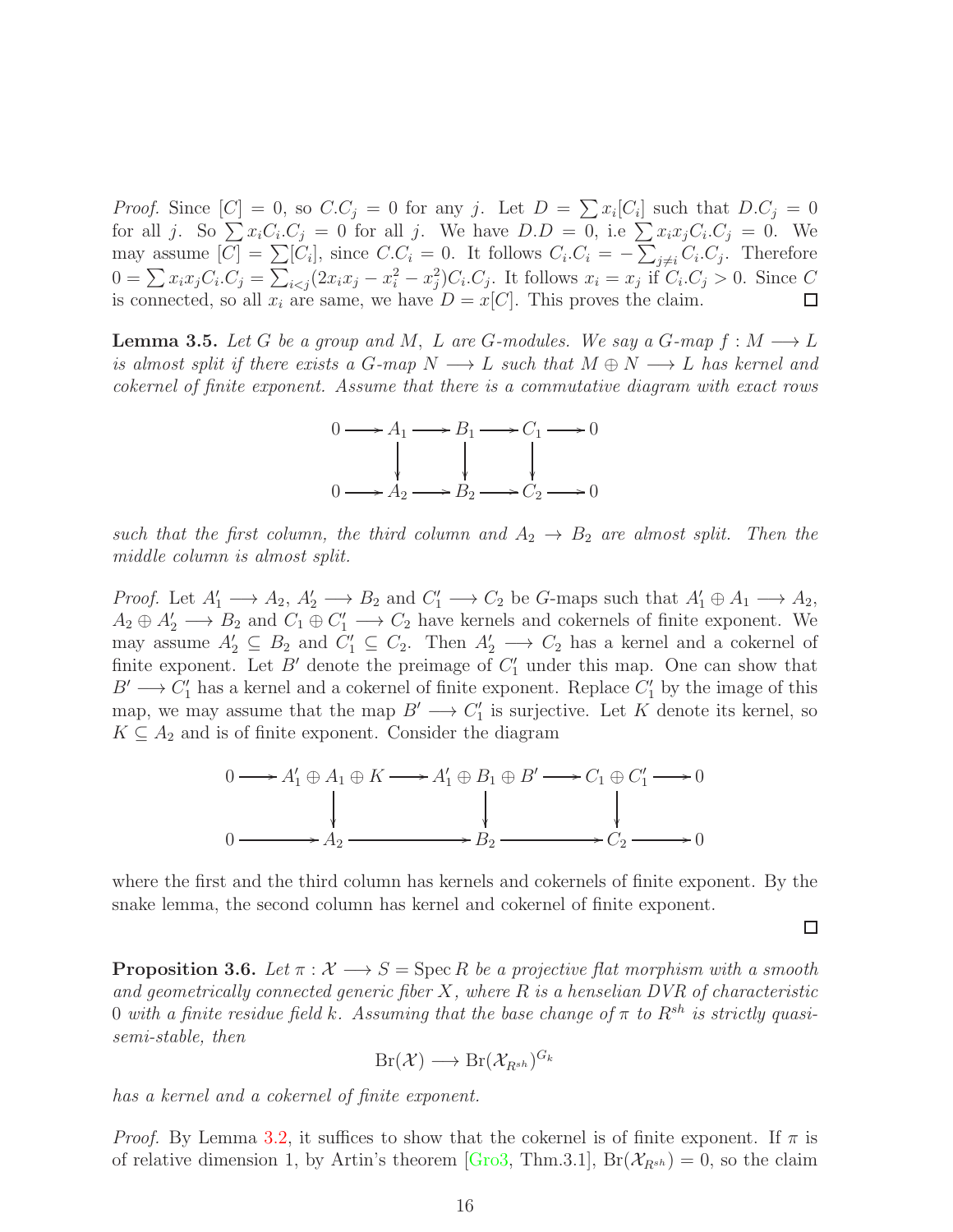is true in this case. For the general case, we will use a pullback trick  $(cf.|Yua|)$  to reduce the problem to the case of relative dimension 1. Consider the commutative diagram



where  $\pi'$  is proper flat and of relative dimenson 1. By Proposition [3.2,](#page-13-1) there is commutative diagram

$$
\text{Br}(\mathcal{X}) \longrightarrow \text{Br}(\mathcal{X}_{R^{sh}})^{G_k} \longrightarrow H^2(S, R^1 \pi_* \mathbb{G}_m)
$$
\n
$$
\downarrow \qquad \qquad \downarrow a
$$
\n
$$
\text{Br}(\mathcal{Z}) \longrightarrow \text{Br}(\mathcal{Z}_{R^{sh}})^{G_k} \longrightarrow H^2(S, R^1 \pi'_* \mathbb{G}_m).
$$

Since  $Br(\mathcal{Z}_{R^{sh}})^{G_k} = 0$ , we have Im( $\partial$ )  $\subseteq$  Ker(a). The idea is to show that Ker(a) is of finite exponent. Instead of working on one  $\mathcal{Z}$ , we will find finitely many  $\mathcal{Z}_i$  and show that the kernel of

$$
H^2(S, R^1 \pi_* \mathbb{G}_m) \xrightarrow{\sum a_i} \bigoplus_i H^2(S, R^1 \pi'_* \mathbb{G}_m)
$$

is of finite exponent. By the Hochschild–Serre spectral sequence

$$
H^p(G_k, H^q(\operatorname{Spec} R^{sh}, R^1\pi_*\mathbb{G}_m)) \Rightarrow H^{p+q}(S, R^1\pi_*\mathbb{G}_m)),
$$

we get

$$
H^2(S, R^1\pi_*\mathbb{G}_m) = H^2(G_k, H^0(\operatorname{Spec} R^{sh}, R^1\pi_*\mathbb{G}_m)) = H^2(G_k, \operatorname{Pic}(\mathcal{X}_{R^{sh}})).
$$

Thus, the map a can be identified with

$$
H^2(G_k, \mathrm{Pic}(\mathcal{X}_{R^{sh}})) \longrightarrow H^2(G_k, \mathrm{Pic}(\mathcal{Z}_{R^{sh}})).
$$

Let Y denote the special fiber of  $\pi$  and  $Y_i$  denote its irreducible components. Then there is an exact sequence

$$
\bigoplus_i \mathbb{Z} \cdot [Y_i] \longrightarrow Pic(\mathcal{X}_{R^{sh}}) \longrightarrow Pic(X_{K^{sh}}) \longrightarrow 0
$$

The kernel of the first arrow is generated by  $[Y]$ , this actually follows from the following long exact sequence (cf.[\[Gro3,](#page-25-2) §6])

$$
H^0(\mathcal{X}_{R^{sh}}, \mathbb{G}_m) \longrightarrow H^0(X_{K^{sh}}, \mathbb{G}_m) \longrightarrow H^1_Y(\mathcal{X}_{R^{sh}}, \mathbb{G}_m) \longrightarrow H^1(\mathcal{X}_{R^{sh}}, \mathbb{G}_m) \longrightarrow H^1(X_{K^{sh}}, \mathbb{G}_m),
$$

and the facts

$$
H^{0}(\mathcal{X}_{R^{sh}}, \mathbb{G}_{m}) = (R^{sh})^{*}, H^{0}(X_{K^{sh}}, \mathbb{G}_{m}) = (K^{sh})^{*}
$$

and

$$
H_Y^1(\mathcal{X}_{R^{sh}}, \mathbb{G}_m) = \bigoplus_i \mathbb{Z} \cdot [Y_i].
$$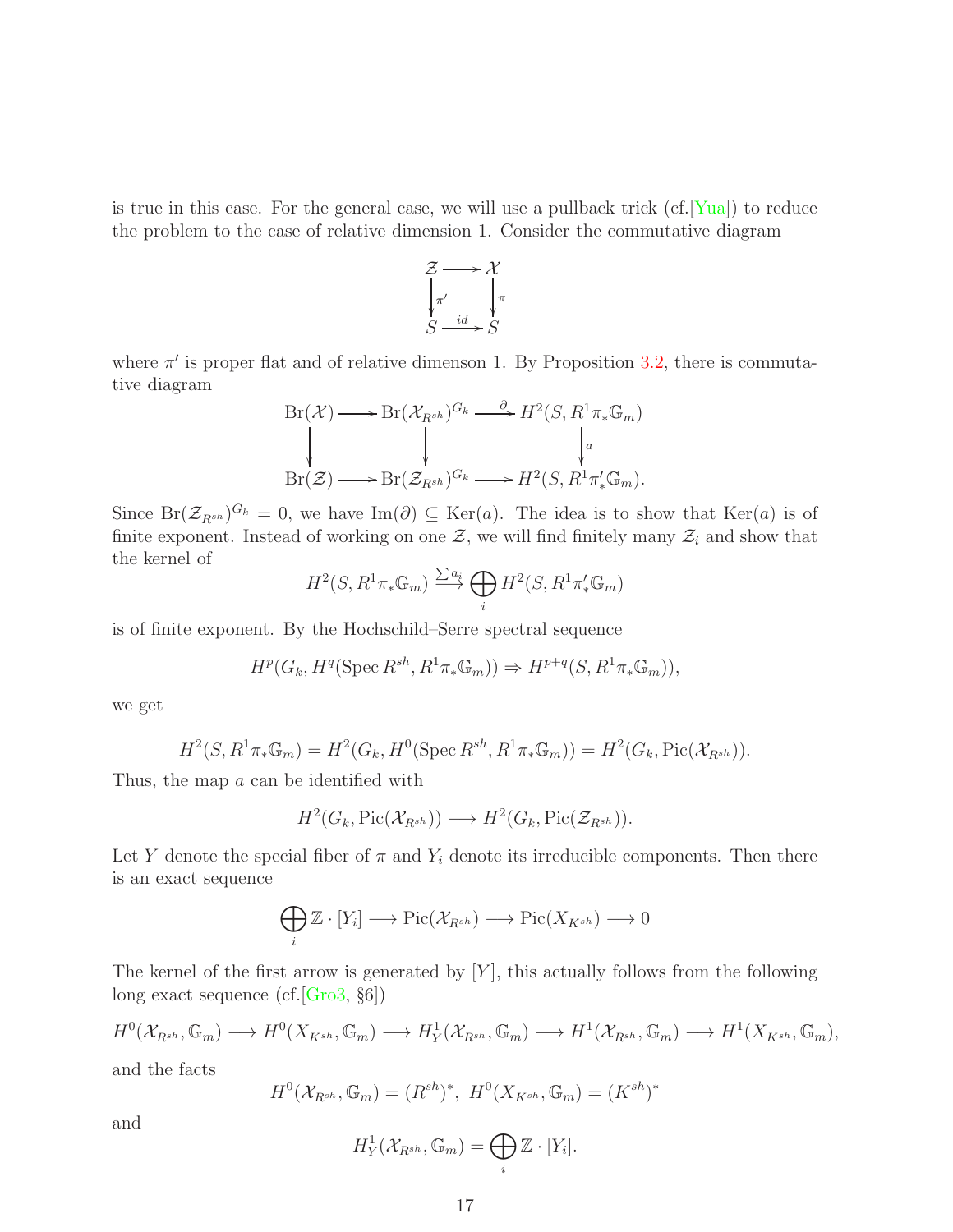Thus, we have

$$
0 \longrightarrow (\bigoplus_i \mathbb{Z} \cdot [Y_i])/\mathbb{Z} \cdot [Y] \longrightarrow Pic(\mathcal{X}_{R^{sh}}) \longrightarrow Pic(X_{K^{sh}}) \longrightarrow 0.
$$

We will denote  $(\bigoplus_i \mathbb{Z} \cdot [Y_i])/\mathbb{Z} \cdot [Y]$  by  $D_{\mathcal{X}}$ . Let  $\mathcal{Z} \longrightarrow S$  be a proper flat morphism with  $\mathcal Z$  regular and of dimension 2. Let C denote its special fiber and  $C_i$  denote irreducible components of C. Consider the  $G_k$ -equivariant intersect pairing

(2) Pic(ZRsh ) × D<sup>Z</sup> −→ Z,

by Lemma [3.4,](#page-14-0) the restriction of the pairing to  $D_z \times D_z$  is perfect after tensor Q. Let  $D^{\perp}_{\mathcal{Z}}$  denote the left kernel of the pairing [\(2\)](#page-17-0). Then the map

<span id="page-17-0"></span>
$$
D_{\mathcal{Z}} \oplus D_{\mathcal{Z}}^{\perp} \longrightarrow Pic(\mathcal{Z}_{R^{sh}})
$$

has a kernel and a cokernel of finite exponent. The kernel can be identified with the left kernel of the paring  $D_z \times D_z \longrightarrow \mathbb{Z}$  which is finite. Since  $D_z \longrightarrow \text{Hom}(D_z, \mathbb{Z})$  has a cokernel killed by some positive integer m, for any element  $v \in Pic(\mathcal{Z}_{R^{sh}})$ , v defines an element  $v^*$  in  $Hom(D_{\mathcal{Z}}, \mathbb{Z})$ , so there exists an element  $u \in D_{\mathcal{Z}}$  such that  $mv^* = u^*$ . Thus  $mv - u \in D^{\perp}_z$ . This proves that the cokernel is killed by m. Thus,  $D_z \longrightarrow Pic(\mathcal{Z}_{R^{sh}})$  is almost split.

By Lemma [3.3,](#page-14-1) we can choose  $\mathcal{Z}_0$  by taking hyperplane sections repeatedly such that  $D_{\mathcal{X}} \cong D_{\mathcal{Z}_0}$ . Then by [\[Yua,](#page-26-3) §3.3, p17], we can choose smooth projective geometrically connected curves  $Z_i \subseteq X$  for  $i = 1, ..., n$  such that

$$
\operatorname{Pic}(X_{K^s}) \longrightarrow \bigoplus_{i=0}^n \operatorname{Pic}(Z_{i,K^s})
$$

is almost split as  $G_K$ -modules. Taking  $G_{K^{sh}}$  invariant, we have

$$
\operatorname{Pic}(X_{K^{sh}}) \longrightarrow \bigoplus_{i=0}^n \operatorname{Pic}(Z_{i,K^{sh}})
$$

is almost split as  $G_k$ -modules.

Taking the Zariski closure of  $Z_i$  in  $\mathcal{X}$ , then desingularizes it, we get a S-morphsim  $\mathcal{Z}_i \longrightarrow \mathcal{X}$  such that  $\mathcal{Z}_i \longrightarrow S$  is proper flat with generic fiber  $Z_i$ . Thus, we get the following commutative diagram

$$
0 \longrightarrow D_{\mathcal{X}} \longrightarrow Pic(\mathcal{X}_{R^{sh}}) \longrightarrow Pic(X_{K^{sh}}) \longrightarrow 0
$$
  
\n
$$
\downarrow \qquad \qquad \downarrow \qquad \qquad \downarrow
$$
  
\n
$$
0 \longrightarrow \bigoplus_{i=0}^{n} D_{\mathcal{Z}_{i}} \longrightarrow \bigoplus_{i=0}^{n} Pic(\mathcal{Z}_{i,R^{sh}}) \longrightarrow \bigoplus_{i=0}^{n} Pic(\mathcal{Z}_{i,K^{sh}}) \longrightarrow 0
$$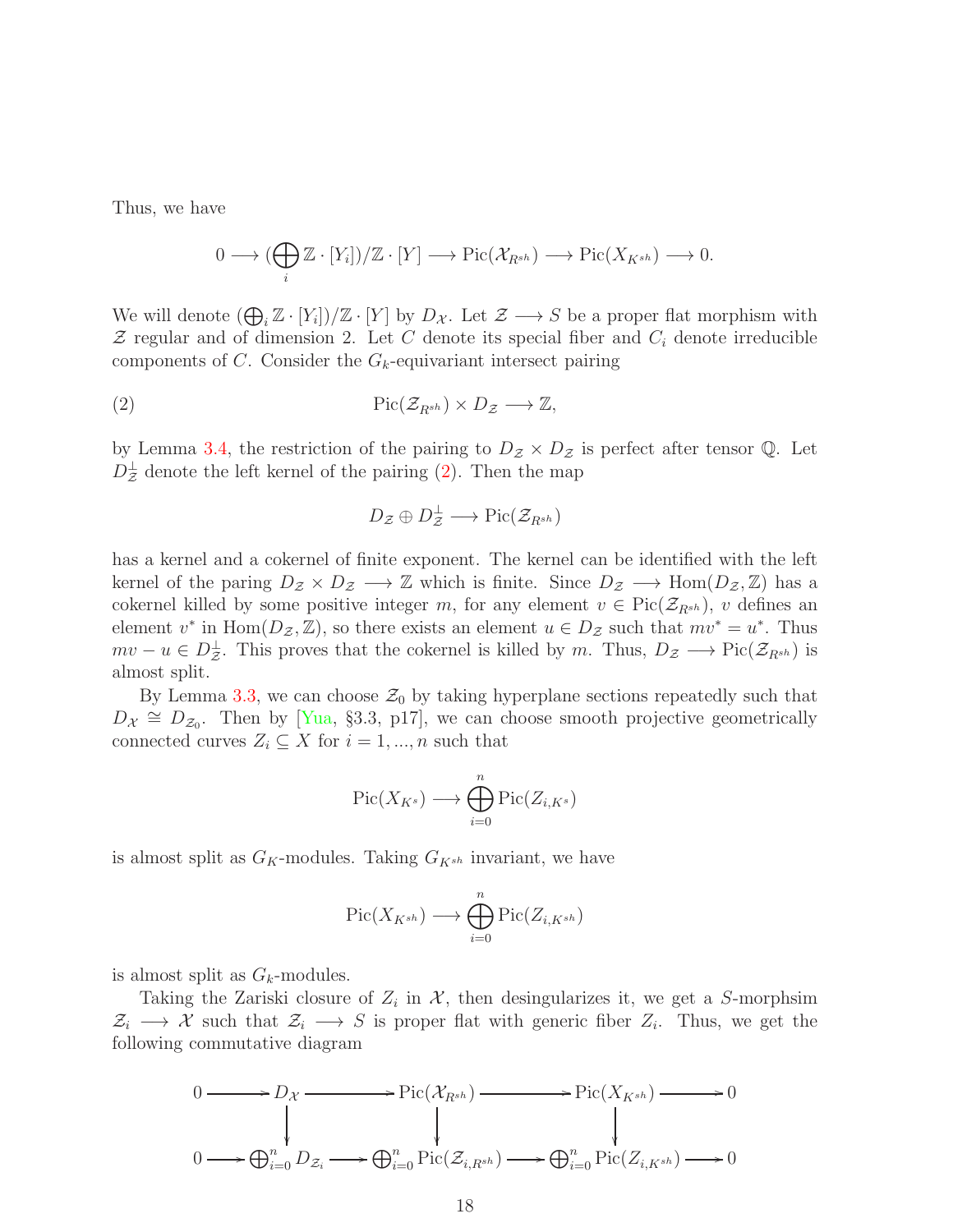By the constructions, the first column, the third column and the second row are almost split, by Lemma [3.5,](#page-15-0) the second column is also almost split. Therefore,

$$
H^2(G_k, \mathrm{Pic}(\mathcal{X}_{R^{sh}})) \longrightarrow \bigoplus_{i=0}^n H^2(G_k, \mathrm{Pic}(\mathcal{Z}_{i,R^{sh}}))
$$

has a kernel of finite exponent. This completes the proof.

<span id="page-18-0"></span>**Proposition 3.7.** Let  $\pi$  :  $\mathcal{X} \longrightarrow S = \text{Spec } R$  as before. Assuming that  $\pi$  is strictly *semi-stable, then the natural map*

$$
Br(\mathcal{X}) \longrightarrow Br(X_{\bar{K}})^{G_K}
$$

*has a finite kernel and a finite cokernel.*

*Proof.* By Corollary [1.7,](#page-2-1)

$$
Br(\mathcal{X}_{R^{sh}})[p^{\infty}] \longrightarrow Br(X_{\bar{K}})^{G_{K^{sh}}}[p^{\infty}]
$$

has a kernel and a cokernel of finite exponent. It follows that the map

$$
Br(\mathcal{X}_{R^{sh}})^{G_k}[p^{\infty}] \longrightarrow Br(X_{\bar{K}})^{G_K}[p^{\infty}]
$$

also has a kernel and a cokernel of finite exponent. By the lemma below, the claim also holds for prime to  $p$  part. Thus, the natural map

$$
Br(\mathcal{X}_{R^{sh}})^{G_k} \longrightarrow Br(X_{\bar{K}})^{G_K}
$$

has a kernel and a cokernel of finite exponent. By Proposition [3.6,](#page-15-1)

$$
Br(\mathcal{X}) \longrightarrow Br(X_{\bar{K}})^{G_K}
$$

has a kernel and a cokernel of finite exponent. Since both groups are of cofinite type, so the kernel and cokernel are actually finite. □

*Remark* 3.8*.* To finish the proof of Corollary [1.9,](#page-3-0) we will remove the strictly semi-stable assumption in the next section.

**Lemma 3.9.** Let  $\pi : \mathcal{X} \longrightarrow S = \text{Spec } R$  be a proper flat morphism where R is a henselian *DVR with a finite residue field* k *and a quotient field* K*. Assume that* X *is regular and the generic fiber* X of  $\pi$  *is smooth projective geometrically connected over* K. Let  $\ell \neq \text{char}(k)$ *be a prime. Then*

$$
Br(\mathcal{X}_{R^{sh}})^{G_k}(\ell) \longrightarrow Br(X_{K^s})^{G_K}(\ell)
$$

*has a kernel and a cokernel of finite exponent and is an isomorphism for all but finitely*  $many \ell$ .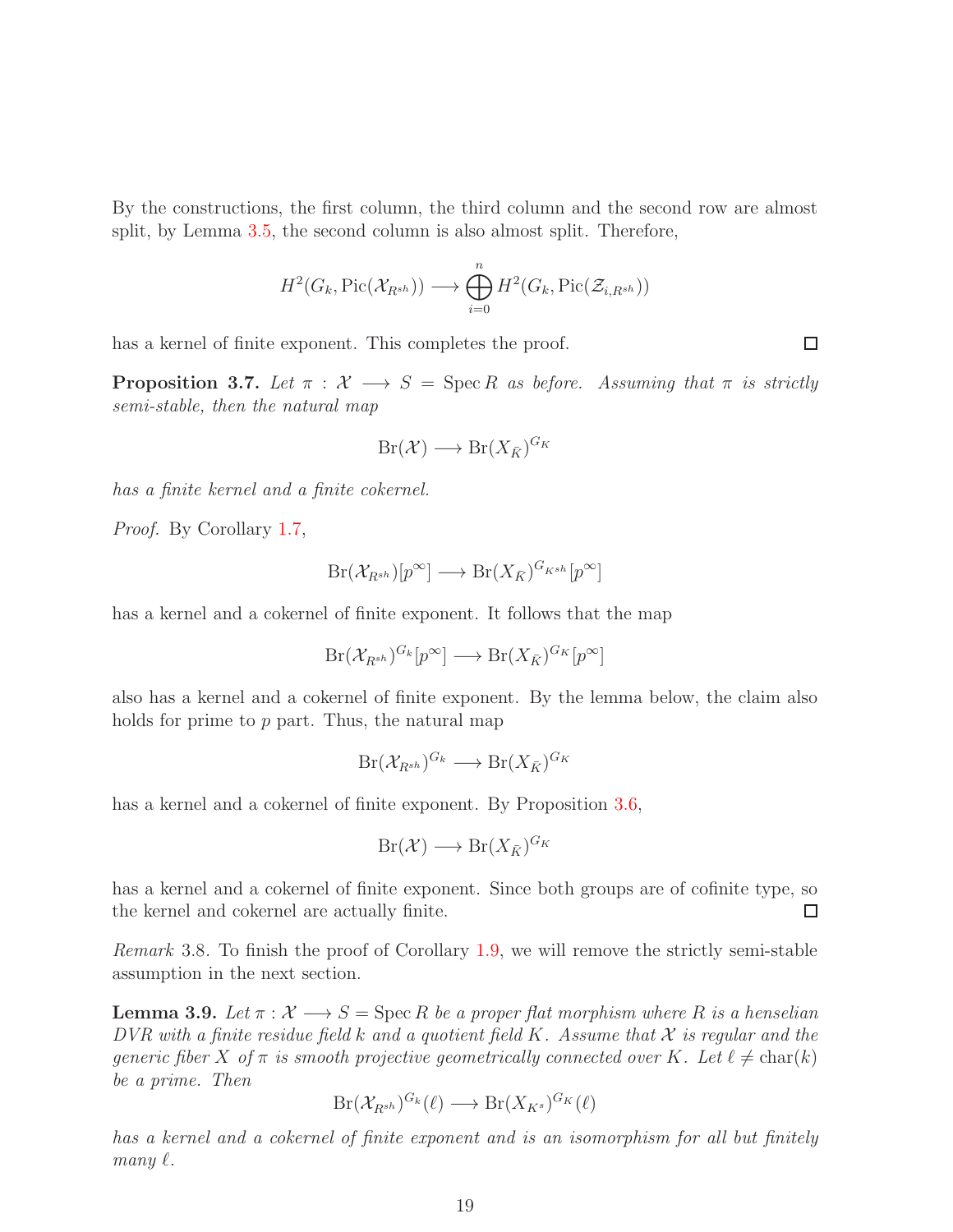*Proof.* Let Y be the special fiber of  $\pi$  and Let  $Y_i$  be its irreducible components. We may assume that  $Y_i$  is geometrically irreducible. By purity of Brauer group, there is an exact sequence

$$
0 \longrightarrow \mathrm{Br}(\mathcal{X}_{R^{sh}})(\ell) \longrightarrow \mathrm{Br}(X_{K^{sh}})(\ell) \longrightarrow \bigoplus_i H^1(D_{i,k^s}, \mathbb{Q}_{\ell}/\mathbb{Z}_{\ell}),
$$

where  $D_i$  is the smooth locus of  $Y_i$ . Thus, we get an exact sequence

$$
0 \longrightarrow \mathrm{Br}(\mathcal{X}_{R^{sh}})^{G_k}(\ell) \longrightarrow \mathrm{Br}(X_{K^{sh}})^{G_k}(\ell) \longrightarrow \bigoplus_i H^1(D_{i,k^s}, \mathbb{Q}_{\ell}/\mathbb{Z}_{\ell})^{G_k}.
$$

By [\[Qin1,](#page-25-3) Lem. 2.4],  $H^1(D_{i,k^s}, \mathbb{Q}_{\ell}/\mathbb{Z}_{\ell})^{G_k}$  is finite and vanishes for all but finitely many  $\ell$ . Consider the spectral sequence

$$
H^p(K^{sh}, H^q(X_{K^s}, \mathbb{G}_m)) \Rightarrow H^{p+q}(X_{K^{sh}}, \mathbb{G}_m).
$$

Since  $H^p(K^{sh}, \mathbb{G}_m) = 0$  for  $p \geq 1$ , we have

$$
0 \longrightarrow H^1(K^{sh}, \text{Pic}_{X/K}) \longrightarrow \text{Br}(X_{K^{sh}}) \longrightarrow \text{Br}(X_{K^s})^{G_{K^{sh}}}.
$$

Taking  $G_k$  invariants, we get

$$
0 \longrightarrow H^1(K^{sh}, \text{Pic}_{X/K})^{G_k} \longrightarrow \text{Br}(X_{K^{sh}})^{G_k} \longrightarrow \text{Br}(X_{K^s})^{G_K}
$$

By  $[CTSk, Thm. 2.1]$ , the last map has a cokernel of finite exponent. By  $[Qin2, Lem.$ 5.4], the group  $H^1(K^{sh}, Pic_{X/K})^{G_k}(\ell)$  is finite and vanishes for all but finitely many  $\ell$ . This proves the claim.  $\Box$ 

#### <span id="page-19-0"></span>3.3 Proof of Theorem [1.10](#page-4-1)

Theorem 3.10. *There is a commutative diagram*



and  $\psi_X$  has a finite kernel and a finite cokernel. Let f (resp. g) denote the natural  $map\; \text{Br}(\mathcal{X}) \to \text{Br}(X_{\bar{K}})^{G_K}$  (resp.  $\text{Br}(X) \to \text{Br}(X_{\bar{K}})^{G_K}$ ) and F denote the cokernel of  $Pic(X_{\bar K})^{G_K} \to \text{NS}(X_{\bar K})^{G_K}$ . Then there is a long exact sequence of finite groups

$$
0 \longrightarrow F \longrightarrow \operatorname{Coker}(\psi_X)^{\vee} \longrightarrow \operatorname{Ker}(f)/\operatorname{Br}(\mathcal{X}) \cap \operatorname{Br}(K) \longrightarrow H^1(K, \operatorname{NS}(X_{\bar{K}}))
$$

$$
\longrightarrow \operatorname{Ker}(\psi_X)^{\vee} \longrightarrow \operatorname{Coker}(f) \longrightarrow \operatorname{Coker}(g) \longrightarrow 0.
$$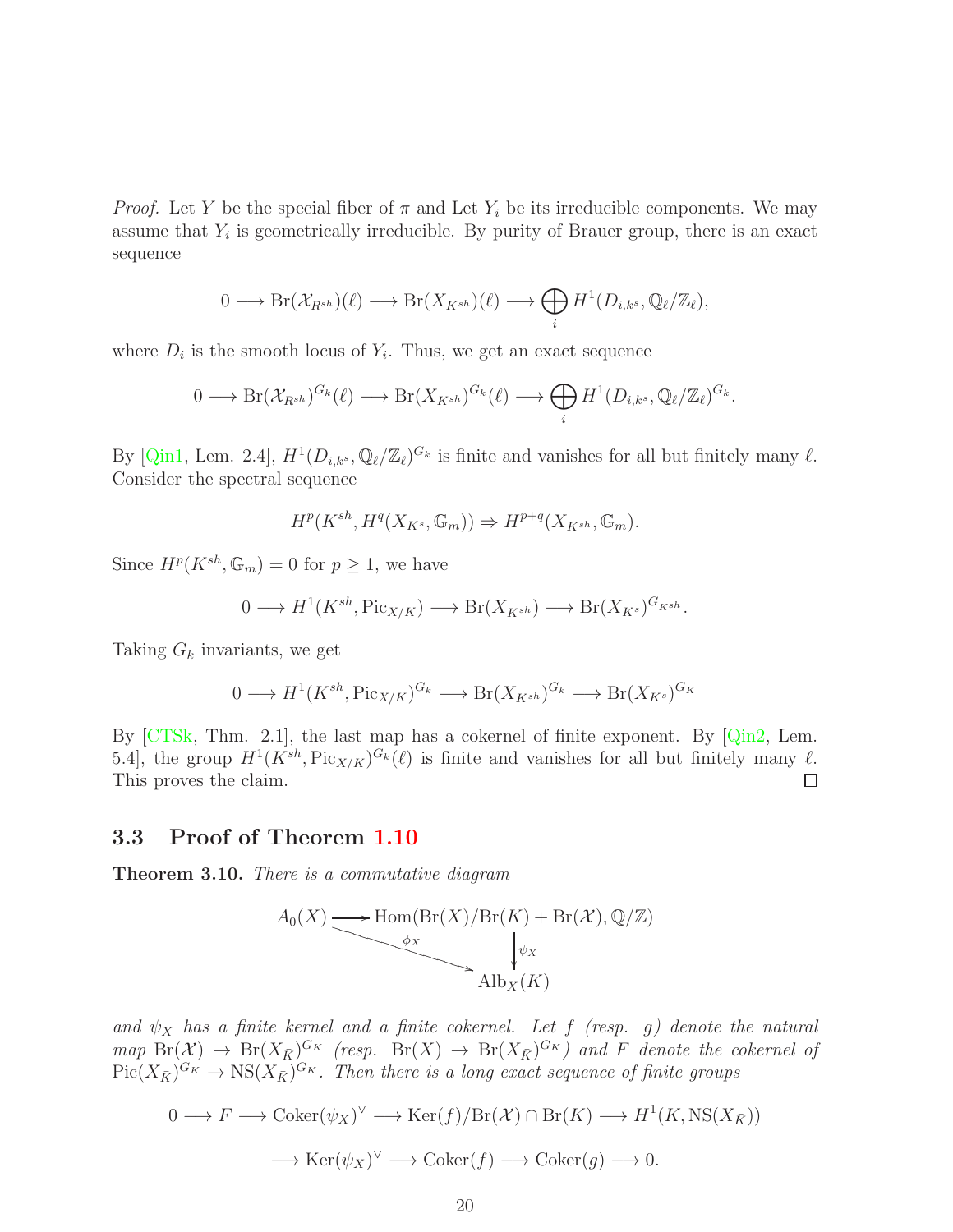*Proof.* The commutativity of the diagram was proved by Kai (cf. [\[Kai,](#page-25-7) Prop. 3.4]). We will construct the long exact sequence by diagram chasings. By the Hochschild-Serre spectral sequence

$$
H^p(K, H^q(X_{K^s}, \mathbb{G}_m)) \Rightarrow H^{p+q}(X, \mathbb{G}_m)
$$

and the fact  $H^3(K, \mathbb{G}_m) = 0$  (cf. [\[Mil2,](#page-25-6) Chap. II, Prop. 1.5]), there is an exact sequence

$$
Br(K) \longrightarrow \text{Ker}(\text{Br}(X) \longrightarrow \text{Br}(X_{\bar{K}})^{G_K}) \longrightarrow H^1(K, \text{Pic}_{X/K}) \longrightarrow 0.
$$

Consider the following diagram

$$
0 \longrightarrow Br(\mathcal{X})/Br(K) \cap Br(\mathcal{X}) \longrightarrow Br(X)/Br(K) \longrightarrow Br(X)/Br(K) + Br(\mathcal{X}) \longrightarrow 0
$$
  

$$
0 \longrightarrow Br(X_{\bar{K}})^{G_K} \longrightarrow Br(X_{\bar{K}})^{G_K} \longrightarrow 0
$$

By the Snake Lemma, there is a long exact sequence

$$
0 \longrightarrow \text{Ker}(f)/\text{Br}(K) \cap \text{Br}(\mathcal{X}) \longrightarrow H^1(K, \text{Pic}_{X/K}) \longrightarrow \text{Br}(X)/\text{Br}(K) + \text{Br}(\mathcal{X})
$$

$$
\longrightarrow \text{Coker}(f) \longrightarrow \text{Coker}(g) \longrightarrow 0.
$$

Consider the following diagram

$$
0 \longrightarrow H^{1}(K, \text{Pic}_{X/K}^{0}) \longrightarrow H^{1}(K, \text{Pic}_{X/K}^{0}) \longrightarrow 0
$$
  
\n
$$
\downarrow \qquad \qquad \downarrow \qquad \qquad \downarrow
$$
  
\n
$$
0 \longrightarrow \text{Ker}(f)/\text{Br}(K) \cap \text{Br}(\mathcal{X}) \longrightarrow H^{1}(K, \text{Pic}_{X/K}) \longrightarrow \text{Br}(X)/\text{Br}(K) + \text{Br}(\mathcal{X})
$$

Since  $H^2(K, \text{Pic}^0_{X/K}) = 0$  (cf. [\[Mil2,](#page-25-6) Cor. 3.4]), there is an exact sequence

$$
0 \longrightarrow F \longrightarrow H^1(K, \text{Pic}^0_{X/K}) \longrightarrow H^1(K, \text{Pic}_{X/K}) \longrightarrow H^1(K, \text{NS}(X_{\bar{K}})) \longrightarrow 0.
$$

By the Snake Lemma, we get a long exact sequence

$$
0 \longrightarrow F \longrightarrow \text{Ker}(a) \longrightarrow \text{Ker}(f)/\text{Br}(\mathcal{X}) \cap \text{Br}(K) \longrightarrow H^1(K, \text{NS}(X_{\bar{K}}))
$$

$$
\longrightarrow \text{Coker}(a) \longrightarrow \text{Coker}(b) \longrightarrow 0.
$$

By the previous long exact sequence, we have

$$
0 \longrightarrow \text{Coker}(b) \longrightarrow \text{Coker}(f) \longrightarrow \text{Coker}(g) \longrightarrow 0.
$$

Thus, we have a long exact sequence

$$
0 \longrightarrow F \longrightarrow \text{Ker}(a) \longrightarrow \text{Ker}(f)/\text{Br}(\mathcal{X}) \cap \text{Br}(K) \longrightarrow H^1(K, \text{NS}(X_{\bar{K}}))
$$

$$
\longrightarrow \text{Coker}(a) \longrightarrow \text{Coker}(f) \longrightarrow \text{Coker}(g) \longrightarrow 0.
$$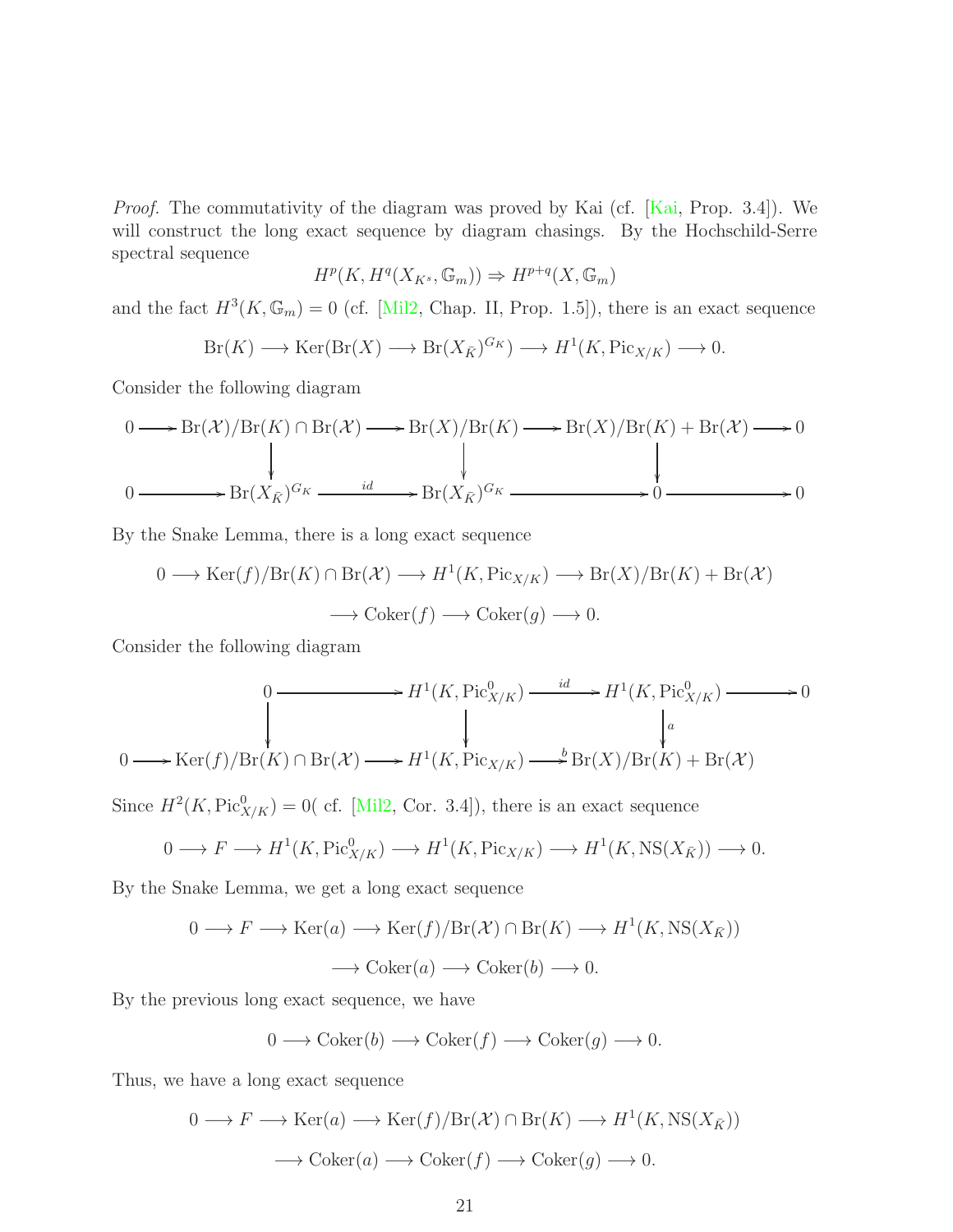By definition, the map  $\psi_X$  is the dual of the map a. So we have

$$
Coker(\psi_X)^\vee \cong \text{Ker}(a) \quad \text{and} \quad \text{Ker}(\psi_X)^\vee \cong \text{Coker}(a).
$$

Since  $F$  is a finitely generated torsion abelian group, thus  $F$  is finite. There exists a finite Galois extension  $L/K$  such that  $G_L$  acts trivially on  $NS(X_{\bar{K}})$ . Consider the exact sequence of Galois cohomology

$$
0 \longrightarrow H^1(\text{Gal}(L/K),\text{NS}(X_{\bar{K}})) \longrightarrow H^1(K,\text{NS}(X_{\bar{K}})) \longrightarrow H^1(L,\text{NS}(X_{\bar{K}})),
$$

the first group is finite since it is a finitely generated torsion abelian group. By the local class field theory, the third group is also finite. Thus,  $H^1(K, \text{NS}(X_{\bar{K}}))$  is finite. By Corollary [1.9,](#page-3-0)  $\text{Ker}(f)$  and  $\text{Coker}(f)$  are finite. It follows that all groups in the long exact sequence are finite.

□

## <span id="page-21-0"></span>4 Removing the semi-stable assumption

We need the following two technical Lemmas [4.1](#page-21-1) and [4.2](#page-22-0) to remove the semi-stable assumption.

<span id="page-21-1"></span>**Lemma 4.1.** *Let*  $f: Y \longrightarrow X$  *be a proper morphism between regular noetherian schemes. Assume that* X *is irreducible and each irreducible component of* Y *dominates* X *and there is an open dense subset* U *of* X *such that*  $f|_{f^{-1}(U)}$  *is a finite etale Galois covering over* U. Let  $K(X)$  denote the functions field of X and assume  $char(K(X)) = 0$ . Set  $G = \text{Aut}(f^{-1}(U)/U) = \text{Aut}(K(Y)/K(X))^{op}$ . *Then* G acts on  $\text{Br}(Y)$  and the natural map

 $Br(X) \longrightarrow Br(Y)^G$ 

*has a kernel and a cokernel of finite exponent.*

*Proof.* Let  $g \in G$ , g induces a X-rational map Y  $\dashrightarrow Y$ . Since  $Y \longrightarrow X$  is proper, by the valuation criterion of properness, g can extend to an open dense subset  $V \subset Y$  with codim(Y – V)  $\geq$  2.Thus, g induces a map  $Br(Y) \longrightarrow Br(V)$ . By purity of the Brauer group  $[C_{\text{es}}]$ ,  $Br(Y) = Br(V)$ , so G acts on  $Br(Y)$ . By  $[C_{\text{es}}]$ , Thm. 1.2, there is an exact sequence

$$
0 \longrightarrow \mathrm{Br}(Y) \longrightarrow \mathrm{Br}(K(Y)) \longrightarrow \prod_{y \in Y^1} \mathrm{Br}(K(Y))/\mathrm{Br}(\mathcal{O}_{Y,y}),
$$

where  $Y<sup>1</sup>$  denotes the set of point of codimension 1. Therefore we have the following commutative diagram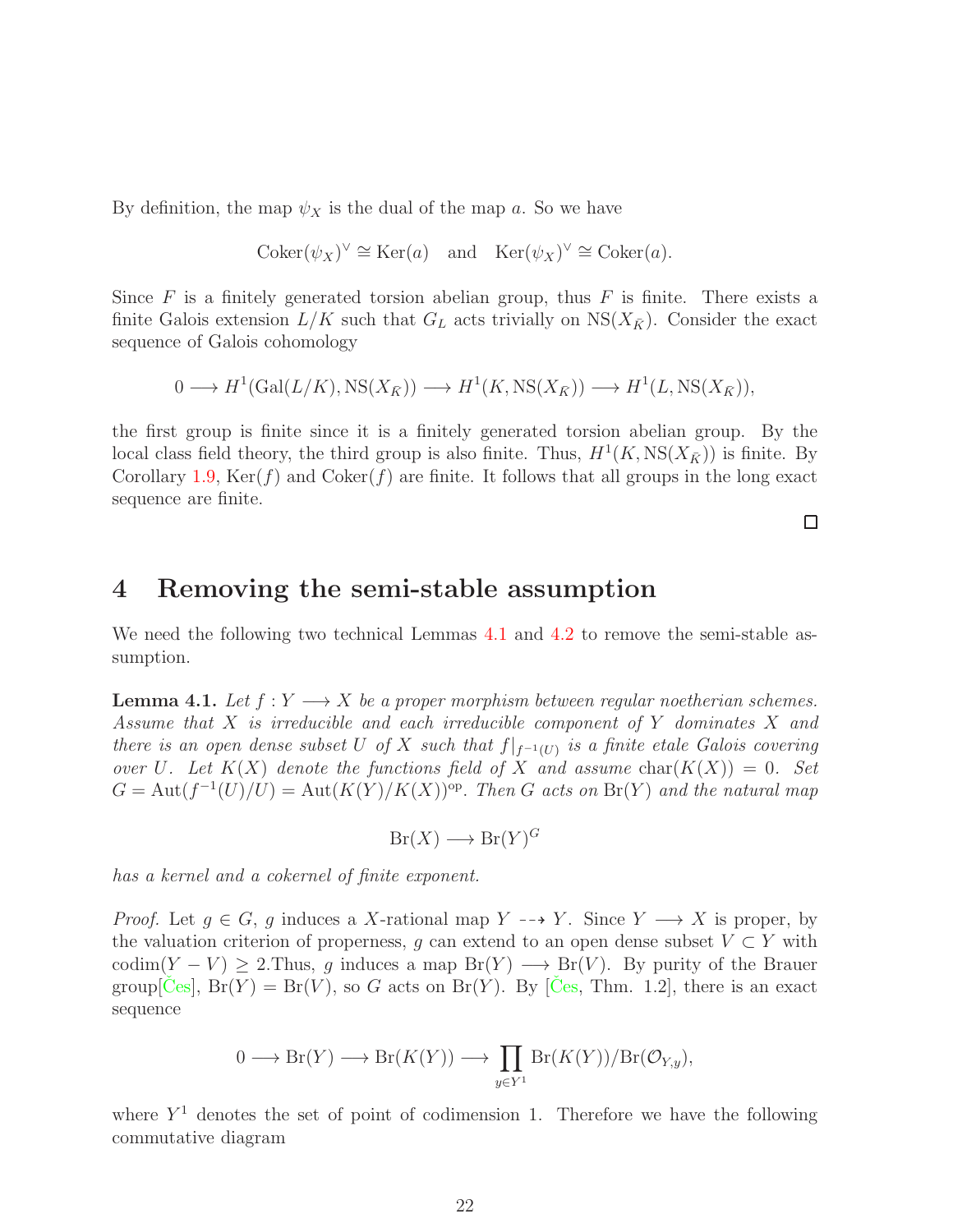$$
0 \longrightarrow Br(X) \longrightarrow Br(K(X)) \longrightarrow \prod_{x \in X^1} Br(K(X))/Br(\mathcal{O}_{X,x})
$$
  

$$
0 \longrightarrow \mathcal{K} \longrightarrow Br(K(Y))^G \longrightarrow \prod_{y \in f^{-1}(X^1)} Br(K(Y))/Br(\mathcal{O}_{Y,y})
$$

Note all points in  $f^{-1}(X^1)$  has codimension 1. Since  $Br(Y)^G \subset K$ , it suffices to show that the first column has a kernel and a cokernel of finite exponent. By the Snake lemma, it is enough to show that the kernel of the third row is killed by some positive integer. Set  $B = \mathcal{O}_{Y,y}$ ,  $x = f(y)$ ,  $A = \mathcal{O}_{X,x}$ ,  $K = \text{Frac}(A)$ ,  $L = \text{Frac}(B)$ . It suffices to show that the kernel of  $Br(K)/Br(A) \longrightarrow Br(L)/Br(B)$  is killed by some positive integer that only depends on  $[L: K]$ . We may replace L by its normal closure in K, therefore we can assume that  $L/K$  is Galois. By definition, there is an injection

$$
Br(K)/Br(A) \hookrightarrow H_x^3(\operatorname{Spec} A, \mathbb{G}_m) = H_x^3(\operatorname{Spec} A^h, \mathbb{G}_m).
$$

Thus, we have

$$
Br(K)/Br(A) \hookrightarrow Br(K^h)/Br(A^h).
$$

Since char $(K) = 0$ , we have  $Br(K^h) = Br(\hat{K})$  and  $Br(A^h) = Br(\hat{A})$ . Thus, we can assume that A and B are complete DVRs. It suffices to show that the cokernel of  $Br(A) \longrightarrow Br(B)^{Gal(L/K)}$  is killed by some positive integer that only depends on  $[L:K]$ . Since  $Br(A) = Br(k)$  and  $Br(B) = Br(l)$  (cf. [\[Mil1,](#page-25-13) Chap. IV, Cor. 2.13]) where k (resp. l) denotes the residue field of A (resp. B). It suffices to show that the natural map

$$
Br(k) \longrightarrow Br(l)^{\text{Aut}(l/k)}
$$

has a cokernel killed by some fixed power of  $[l : k]$ . If  $l/k$  is separable, it follows from the Hochschild–Serre spectral sequence that the cokernel is killed by  $[l : k]^2$ . Thus, we may assume that  $l/k$  is purely inseparable,  $char(k) = p$  and  $[l : k] = p$ . By assumptions,  $(l^s)^p \subset k^s$ . Consider the exact sequence

$$
0 \longrightarrow (k^s)^{\times} \longrightarrow (l^s)^{\times} \longrightarrow (l^s)^{\times}/(k^s)^{\times} \longrightarrow 0,
$$

the last group is killed by p. Since  $G_k = G_l$ , taking Galois cohomology, it follows from the long exact sequence of Galois cohomology that the cokernel of  $Br(k) \to Br(l)$  is killed by  $|l : k|$ . This completes the proof.

<span id="page-22-0"></span>**Lemma 4.2.** (Gabber) Let  $\pi : \mathcal{X} \longrightarrow S = \text{Spec } R$  be a proper flat morphism, where R is a henselian DVR of characteristic 0 with a perfect residue field. Let  $K = \text{Frac}(R)$ and X denote the generic fiber of  $\pi$ . Assuming that X is regular and X is geomerically *connected over* K, then there exists a strictly semi-stable projective morphism  $\pi_1 : \mathcal{X}_1 \longrightarrow$  $S_1$  = Spec  $R_1$ *, where*  $R_1$  *is the ring of integer of some finite Galois extension*  $K_1$  *of*  $K$ *, and an alteration*  $f: \mathcal{X}_1 \longrightarrow \mathcal{X} \times_S S_1$  *over*  $S_1$  *such that*  $\mathcal{X}_1$  *is irreducible and regular and*  $K(\mathcal{X}_1)/K(\mathcal{X})$  *is a finite Galois extension.*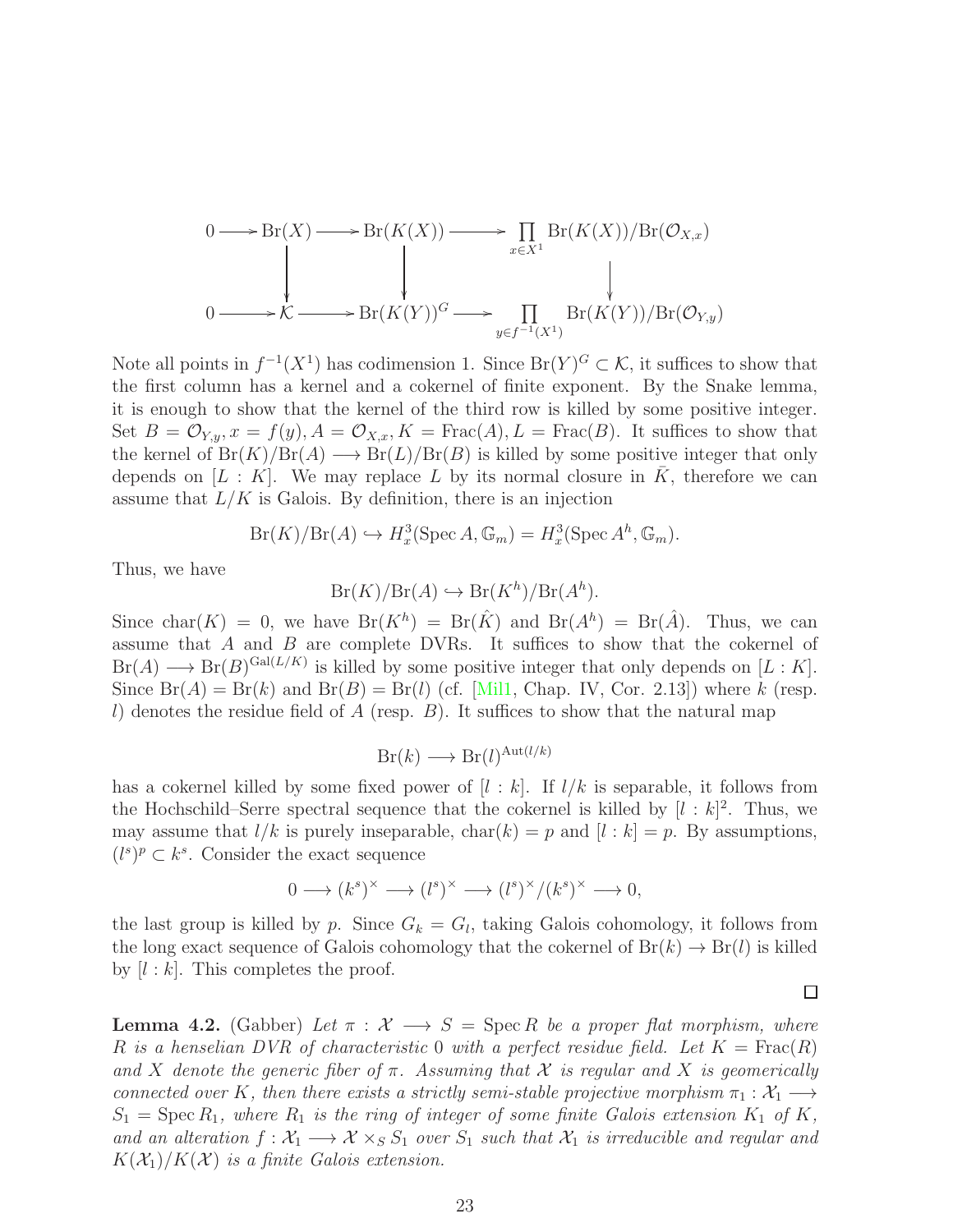*Proof.* It follows from [\[Vid,](#page-26-8) Prop. 4.4.1].

<span id="page-23-0"></span>**Theorem 4.3.** Let  $\pi : \mathcal{X} \longrightarrow S = \text{Spec } R$  be a proper flat morphism, where R is a *henselian DVR of characteristic* 0 *with a finite residue field. Assuming that*  $X$  *is regular and the generic fiber* X *of* π *is geometrically connected over* K*, then the natural map*

$$
Br(\mathcal{X}) \longrightarrow Br(X_{\bar{K}})^{G_K}
$$

*has a kernel and a cokernel of finite exponent.*

*Proof.* By the previous lemma, there is an alternation  $f: \mathcal{X}_1 \longrightarrow \mathcal{X}$  satisfying the assump-tions in the Lemma [4.1.](#page-21-1) Obviously,  $X_1 \otimes_K \overline{K} \longrightarrow X_{\overline{K}}$  also satisfies the assumptions in the Lemma [4.1.](#page-21-1) Set  $G = \text{Gal}(K(\mathcal{X}_1)/K(\mathcal{X}))$ . By Lemma [4.1,](#page-21-1) the maps  $\text{Br}(\mathcal{X}) \longrightarrow \text{Br}(\mathcal{X}_1)^G$ and  $Br(X_{\bar{K}}) \longrightarrow Br(X_1 \otimes_K \bar{K})^{\bar{G}}$  have a kernel and a cokernel of finite exponent. Thus, the map

$$
Br(X_{\bar{K}})^{G_K} \longrightarrow (Br(X_1 \otimes_K \bar{K})^{G_K})^G
$$

also has a kernel and a cokernel of finite exponent. Since

$$
X_1 \otimes_K \bar{K} = \bigsqcup_{\sigma: K_1 \hookrightarrow \bar{K}} (X_1)_{\sigma},
$$

so we have

$$
Br(X_1 \otimes_K \bar{K})^{G_K} = Br((X_1)_{\bar{K}})^{G_{K_1}}.
$$

Since  $X_1 \longrightarrow S_1$  is strictly semi-stable, by Proposition [3.7,](#page-18-0) the natural map

$$
Br(\mathcal{X}_1) \longrightarrow Br((X_1)_{\bar{K}})^{G_{K_1}}
$$

has a kernel and a cokernel of finite exponent. It follows that

$$
Br(\mathcal{X}_1)^G \longrightarrow (Br((X_1)_{\bar{K}})^{G_{K_1}})^G
$$

also has a kernel and a cokernel of finite exponent. Then the claim follows from the following commutative diagram



*Remark* 4.4*.* The strictly semi-stale assumption in the proof of Corollary [1.7](#page-2-1) can be removed by the same argument as above.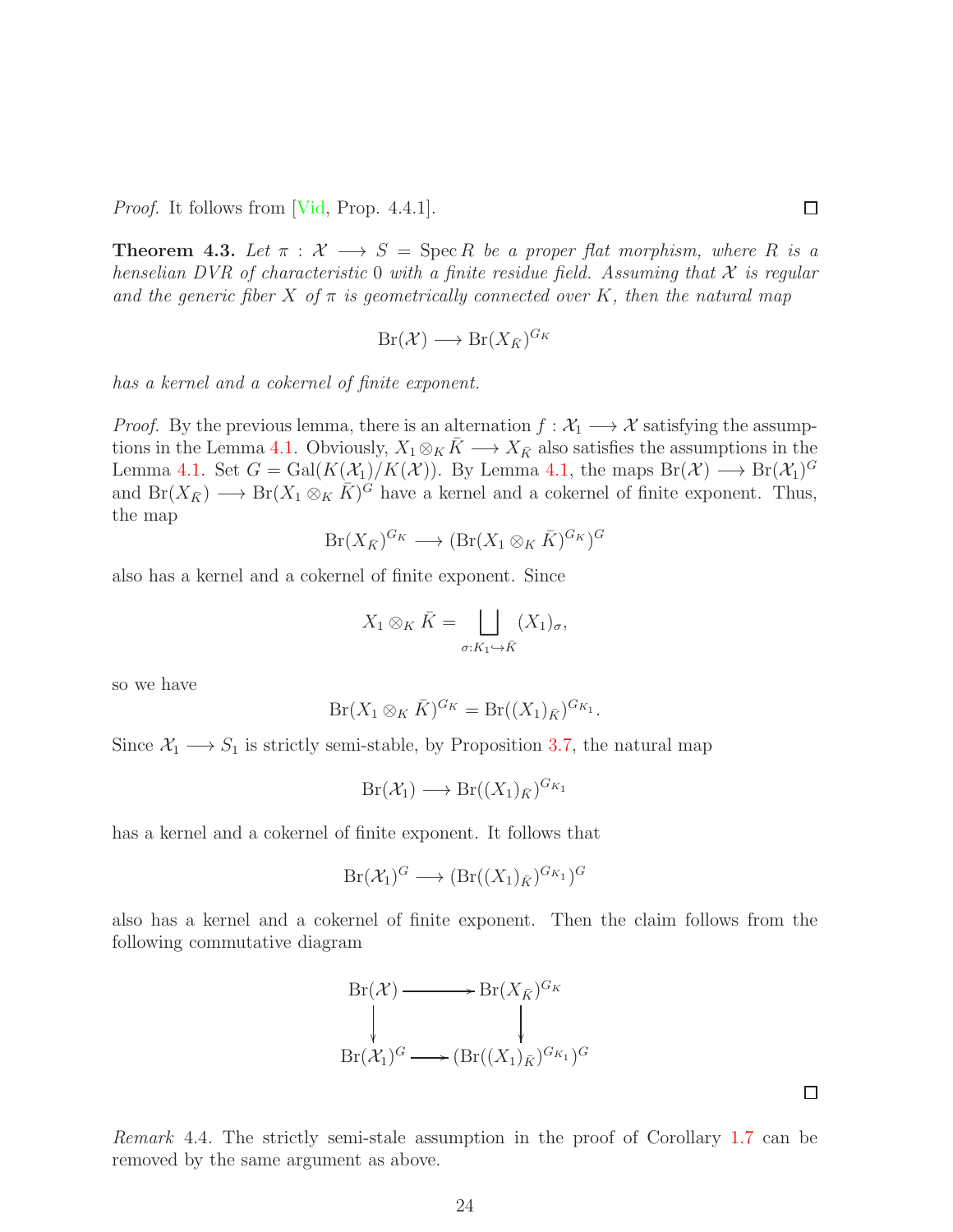# References

- <span id="page-24-10"></span>[Ces] K. Cesnavičius, Purity for the Brauer group. Duke Mathematical Journal,  $168(8)$ 2019, pp.1461-1486.
- <span id="page-24-9"></span>[CN] P. Colmez, W. Niziol, Syntomic complexes and p-adic nearby cycles, Inventiones mathematicae 208, no. 1 (2017): 1-108.
- <span id="page-24-4"></span>[CT] J.-L. Colliot-Thélène, L'arithmétique du groupe de Chow des zéro-cycles, Journal de Théorie des Nombres de Bordeaux 7 (1995), 51–73.
- <span id="page-24-5"></span>[CTSa] J.-L. Colliot-Thélène, S. Saito, Zéro-cycles sur les variétés p-adiques et groupe de Brauer, International Mathematics Research Notices 4 (1996): 151-160.
- <span id="page-24-3"></span>[CTSk] J.-L. Colliot-Th´el`ene, A.N. Skorobogatov, Descente galoisienne sur le groupe de Brauer. J. reine angew. Math. 682 (2013) 141-165.
- <span id="page-24-8"></span>[deJ] A. de Jong, Families of curves and alterations. In Annals of the Fourier Institute (Vol. 47, No. 2, 1997, pp. 599-621).
- [Del1] P. Deligne, "SGA 4 1/2." Lect. Notes Math 569 (1977).
- <span id="page-24-6"></span>[Del2] P. Deligne, "Weil's conjecture: II." IHÉS Mathematical Publications 52 (1980): 137-252.
- <span id="page-24-7"></span>[DN] F. Déglise, W. Niziol, On p-adic absolute Hodge cohomology and syntomic coefficients, I. Commentarii Mathematici Helvetici. 2018.
- <span id="page-24-2"></span>[Fal] G. Faltings, Crystalline cohomology and p-adic Galois representations. In: Igusa, J.I. (ed.) Algebraic Analysis, Geometry and Number Theory, pp. 25–80. Johns Hopkins University Press, Baltimore (1989)
- <span id="page-24-0"></span>[FlMo] M. Flach, B. Morin, 2012. On the Weil-Etale Topos of Regular Arithmetic ´ Schemes. Documenta Mathematica, 17, pp.313-399.
- <span id="page-24-1"></span>[FoMe] J.M. Fontaine, W. Messing, p-Adic periods and p-adic etale cohomology. Contemp. Math. 67, 179–209 (1987)
- [Fu] L. Fu, Etale cohomology theory (Vol. 13)(2011). World Scientific.
- [Gro1] A. Grothendieck, Le groupe de Brauer. I. Algèbres d'Azumaya et interprétations diverses, Dix Exposés sur la Cohomologie des Schémas, North-Holland, Amsterdam, 1968, pp. 46–66.
- [Gro2] A. Grothendieck, Le groupe de Brauer. II. Théorie cohomologique, Dix Exposés sur la Cohomologie des Schémas, North-Holland, Amsterdam, 1968, pp. 67–87.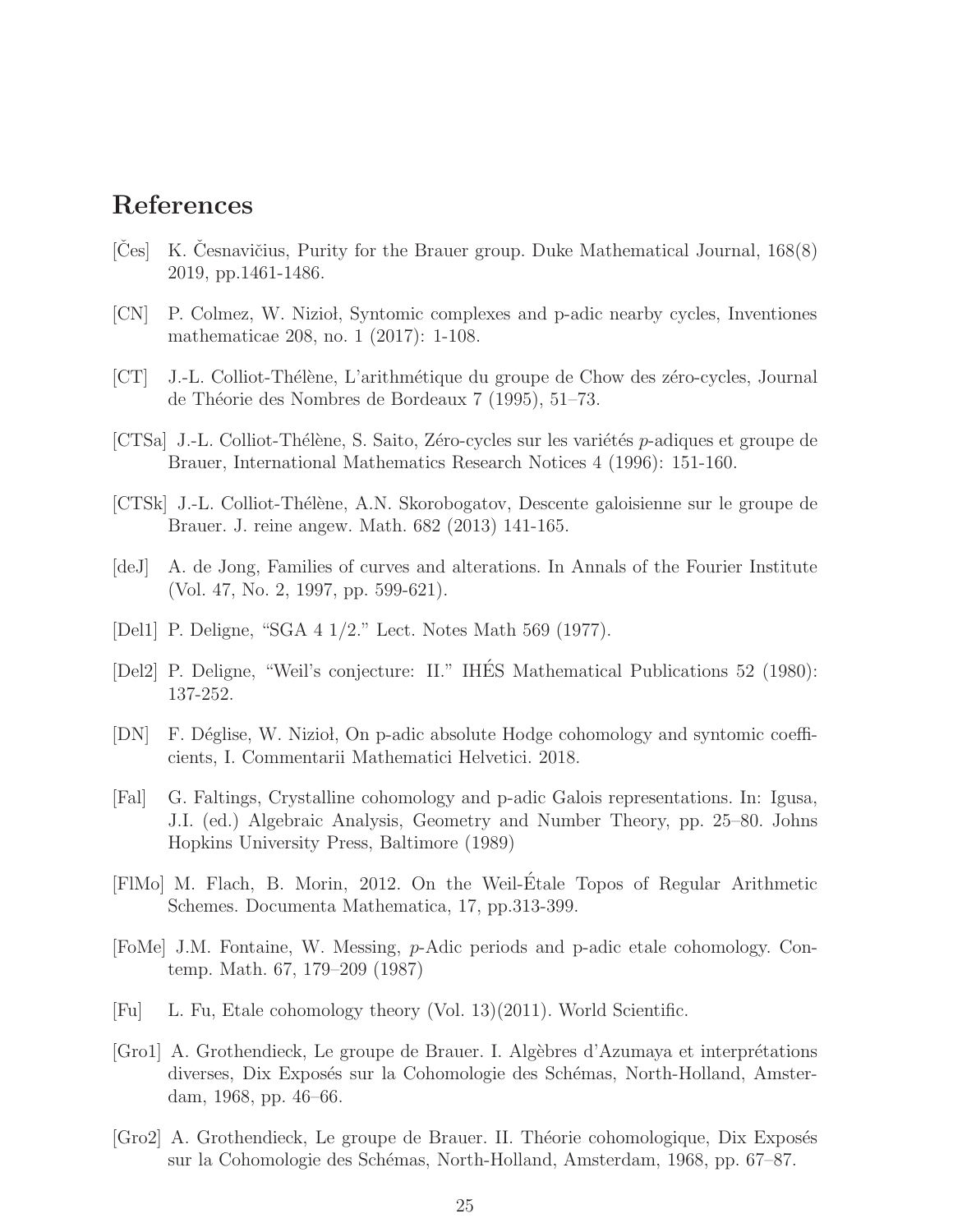- <span id="page-25-2"></span>[Gro3] A. Grothendieck, Le groupe de Brauer. III. Exemples et compléments, Dix Exposés sur la Cohomologie des Schémas, North-Holland, Amsterdam, 1968, pp. 88–188.
- <span id="page-25-0"></span>[Illu] L. Illusie, "Crystalline cohomology." Motives (Seattle, WA, 1991) 55 (1994): 43-70.
- <span id="page-25-12"></span>[Jan] U. Jannsen, Weights in arithmetic geometry. Japanese Journal of Mathematics, 5(1)(2010), pp.73-102.
- <span id="page-25-14"></span>[JS] U. Jannsen, S. Saito, Bertini theorems and Lefschetz pencils over discrete valuation rings, with applications to higher class field theory. Journal of Algebraic Geometry, 21(4)(2012), 683-705.
- <span id="page-25-9"></span>[Ka1] K. Kato, On p-adic vanishing cycles (application of ideas of Fontaine-Messing). In: Algebraic Geometry, Sendai, 1985. Adv. Stud. Pure Math., vol. 10, pp. 207–251. North-Holland,Amsterdam (1987)
- <span id="page-25-10"></span>[Ka2] K. Kato, Semistable reduction and p-adic étale cohomology. Astérisque 223, 269–293(1994)
- <span id="page-25-7"></span>[Kai] W. Kai, A higher-dimensional generalization of Lichtenbaum duality in terms of the Albanese map, Compositio Mathematica 152, no. 9 (2016): 1915-1934.
- <span id="page-25-11"></span>[Ku] M. Kurihara, A note on p-adic étale cohomology. Proc. Jpn. Acad. 63, 275–278 (1987)
- <span id="page-25-1"></span>[Lev] M. Levine, K-theory and motivic cohomology of schemes, preprint(1999).
- <span id="page-25-5"></span>[Lic] S. Lichtenbaum, Values of zeta-functions at nonnegative integers, in Number theory, Noordwijkerhout 1983 (Noordwijkerhout, 1983), Lecture Notes in Math. 1068, Springer, Berlin, 1984, 127—138.
- <span id="page-25-4"></span>[Man] Y. I. Manin, Le groupe de Brauer-Grothendieck en géométrie diophantienne, in Actes du Congrès International des Mathématiciens (Nice, 1970), Tome 1, GauthierVillars, Paris, 1971, 401—411.
- <span id="page-25-13"></span>[Mil1] J.S. Milne, Etale cohomology (PMS-33) (Vol. 5657)(1980). Princeton university press.
- <span id="page-25-6"></span>[Mil2] J.S. Milne, Arithmetic duality theorems, Vol. 20. Charleston, SC: BookSurge, 2006.
- <span id="page-25-8"></span>[NN] J. Nekovář, W. Nizioł, Syntomic cohomology and p-adic regulators for varieties over p-adic fields, Algebra & Number Theory. 2016 Oct 7;10(8):1695-790.
- <span id="page-25-3"></span>[Qin1] Y. Qin, On the Brauer groups of fibrations. arXiv preprint arXiv:2012.01324.
- <span id="page-25-15"></span>[Qin2] Y. Qin, Comparison of different Tate conjectures. arXiv preprint arXiv:2012.01337.